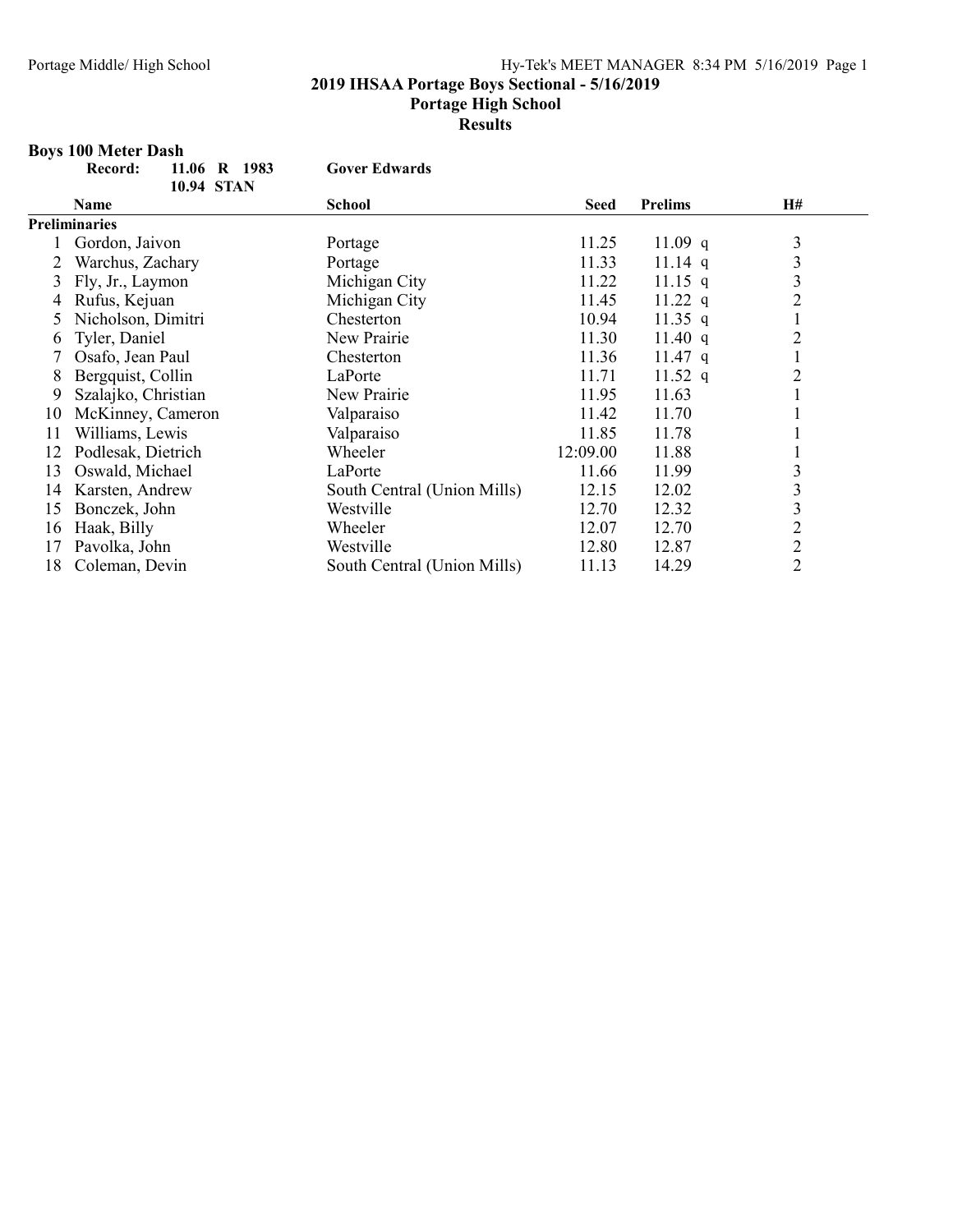#### 2019 IHSAA Portage Boys Sectional - 5/16/2019

Portage High School

### Results

## Boys 100 Meter Dash

|               | 11.06 R 1983<br>Record:<br><b>10.94 STAN</b> | <b>Gover Edwards</b> |                |               |               |
|---------------|----------------------------------------------|----------------------|----------------|---------------|---------------|
|               | <b>Name</b>                                  | <b>School</b>        | <b>Prelims</b> | <b>Finals</b> | <b>Points</b> |
| <b>Finals</b> |                                              |                      |                |               |               |
|               | 1 Nicholson, Dimitri                         | Chesterton           | 11.35          | 10.73 R STAN  | 10            |
|               | 2 Gordon, Jaivon                             | Portage              | 11.09          | 10.91 R STAN  | 8             |
|               | 3 Fly, Jr., Laymon                           | Michigan City        | 11.15          | 11.10         | 6             |
|               | 4 Warchus, Zachary                           | Portage              | 11.14          | 11.11         |               |
|               | 5 Osafo, Jean Paul                           | Chesterton           | 11.47          | 11.26         |               |
|               | 6 Tyler, Daniel                              | New Prairie          | 11.40          | 11.36         |               |
|               | Rufus, Kejuan                                | Michigan City        | 11.22          | 11.45         |               |
|               | Bergquist, Collin                            | LaPorte              | 11.52          | 11.51         |               |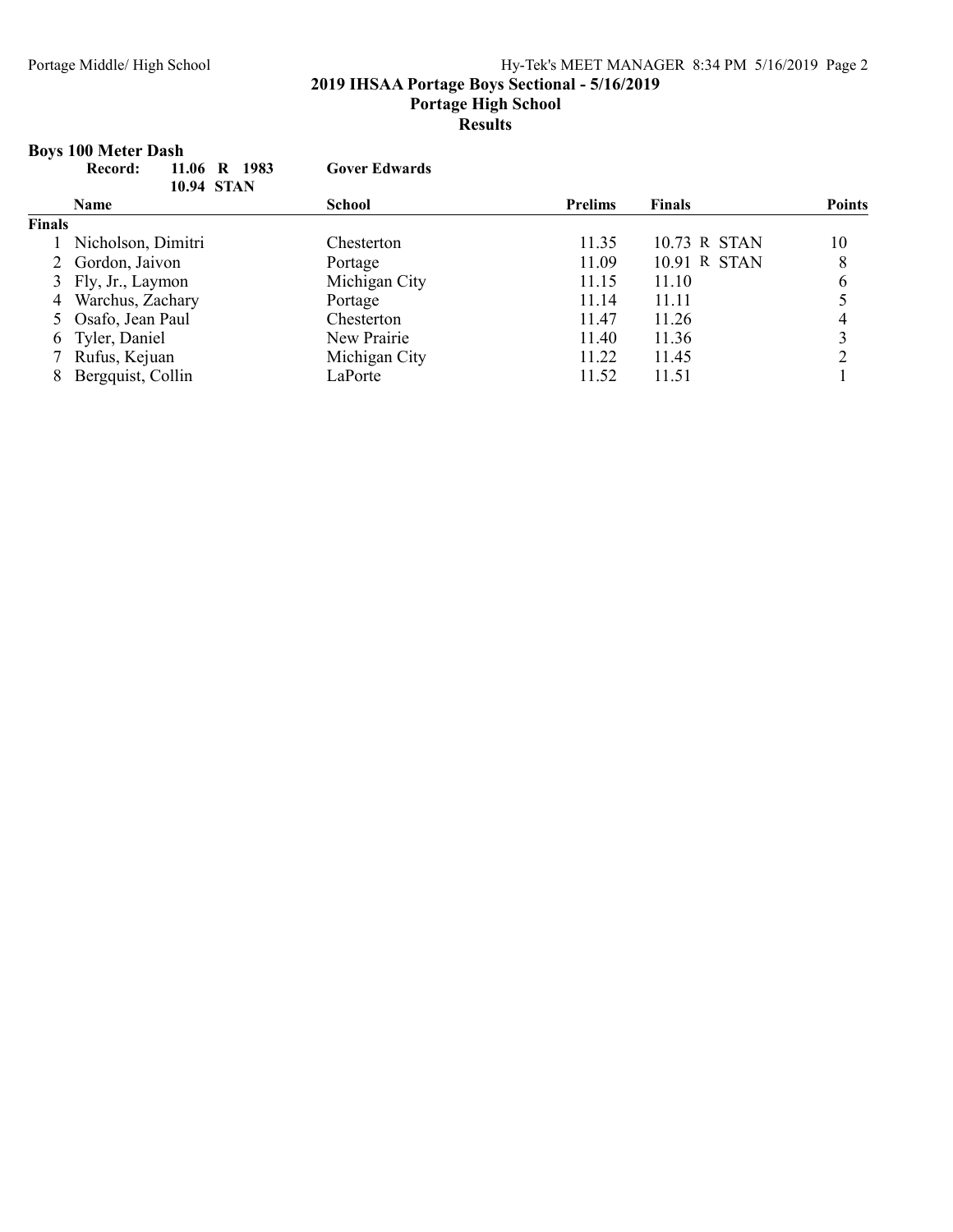2019 IHSAA Portage Boys Sectional - 5/16/2019

#### Portage High School

Results

## Boys 200 Meter Dash

|    | 21.00<br>R 1987<br>Record: | <b>Steve Carter</b> |             |                |                |  |
|----|----------------------------|---------------------|-------------|----------------|----------------|--|
|    | <b>22.08 STAN</b>          |                     |             |                |                |  |
|    | Name                       | <b>School</b>       | <b>Seed</b> | <b>Prelims</b> | Н#             |  |
|    | <b>Preliminaries</b>       |                     |             |                |                |  |
|    | Sisco, Myles               | Portage             | 22.72       | 22.94 Q        | $\overline{2}$ |  |
|    | Gordon, Jakar              | Portage             | 23.31       | 23.32 Q        |                |  |
| 3  | Mays, Chris                | New Prairie         | 22.95       | 23.69 Q        | 3              |  |
| 4  | Nicholson, Dimitri         | Chesterton          | 22.70       | 23.39 Q        |                |  |
|    | Osafo, Jean Paul           | Chesterton          | 23.26       | 23.63 Q        | $\overline{c}$ |  |
| 6. | Podlesak, Dietrich         | Wheeler             | 25.12       | 24.31 Q        | 3              |  |
|    | Williams, Lewis            | Valparaiso          | 24.33       | $23.92$ q      |                |  |
| 8  | Sorrick, Rowland           | Valparaiso          | 24.23       | $23.97$ q      |                |  |
| 9  | Millard, Jaxon             | LaPorte             | 23.38       | 24.14          |                |  |
| 10 | Baylock, John              | Michigan City       | 25.18       | 24.86          | 3              |  |
| 11 | Niaves, Tomas              | Wheeler             | 26:03.00    | 25.25          |                |  |
| 12 | Rangel, Jacob              | LaPorte             | 26.03       | 25.56          | $\overline{2}$ |  |
| 13 | Gilbert, James             | Washington Township | 24.60       | 33.99          | $\overline{2}$ |  |
|    | Tyler, Daniel              | New Prairie         | 22.85       | <b>DNF</b>     | 3              |  |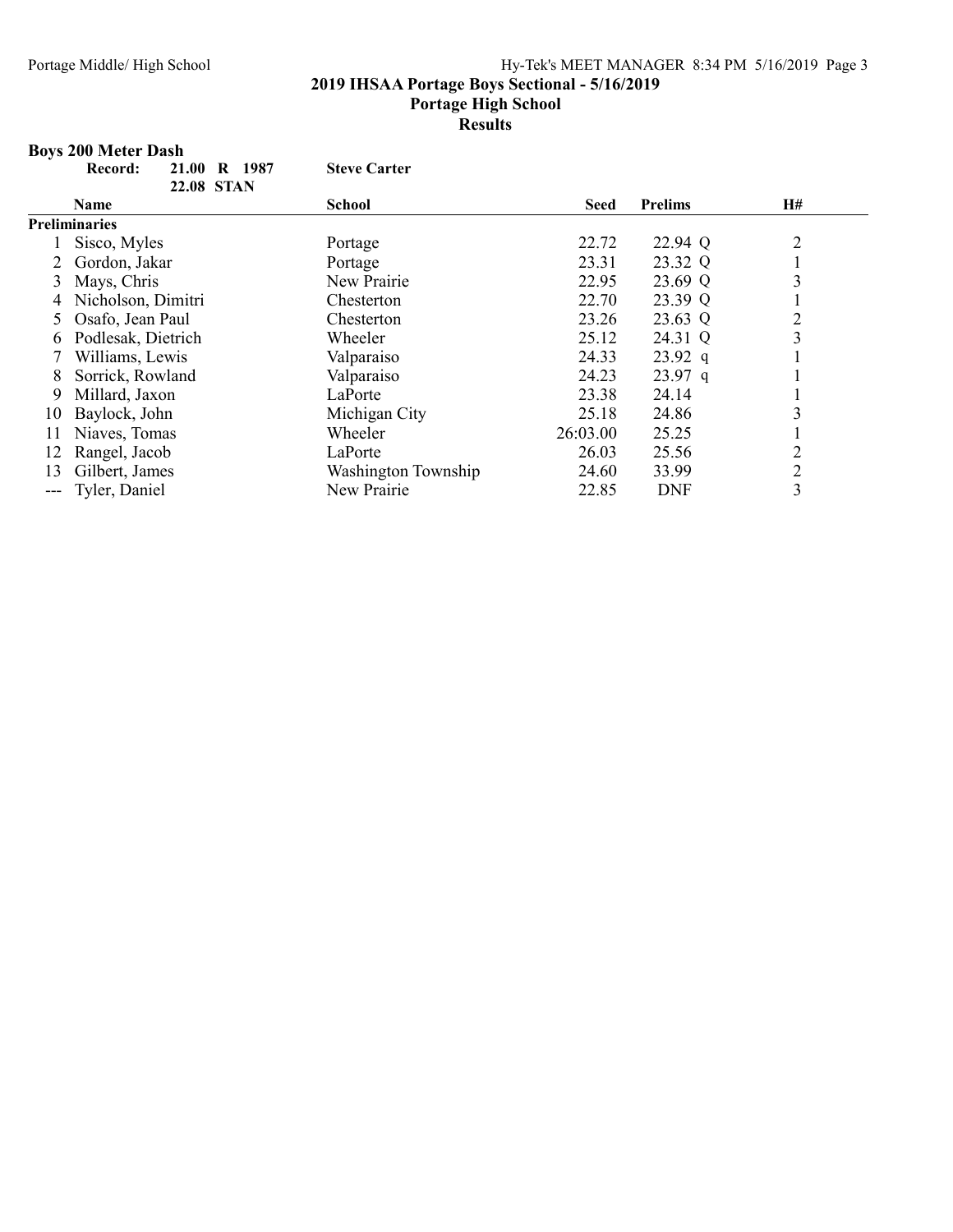#### 2019 IHSAA Portage Boys Sectional - 5/16/2019

Portage High School

#### Results

## Boys 200 Meter Dash

|               | 1987<br>21.00<br>$\mathbf R$<br>Record:<br><b>22.08 STAN</b> | <b>Steve Carter</b> |                |               |               |
|---------------|--------------------------------------------------------------|---------------------|----------------|---------------|---------------|
|               | <b>Name</b>                                                  | <b>School</b>       | <b>Prelims</b> | <b>Finals</b> | <b>Points</b> |
| <b>Finals</b> |                                                              |                     |                |               |               |
|               | Nicholson, Dimitri                                           | Chesterton          | 23.39          | 22.21         | 10            |
|               | 2 Sisco, Myles                                               | Portage             | 22.94          | 22.71         | 8             |
|               | Gordon, Jakar                                                | Portage             | 23.32          | 22.91         | 6             |
|               | 4 Osafo, Jean Paul                                           | Chesterton          | 23.63          | 22.93         |               |
|               | 5 Sorrick, Rowland                                           | Valparaiso          | 23.97          | 23.74         |               |
|               | 6 Mays, Chris                                                | New Prairie         | 23.69          | 24.16         | 3             |
|               | Williams, Lewis                                              | Valparaiso          | 23.92          | 24.33         | 2             |
|               | Podlesak, Dietrich                                           | Wheeler             | 24.31          | 24.34         |               |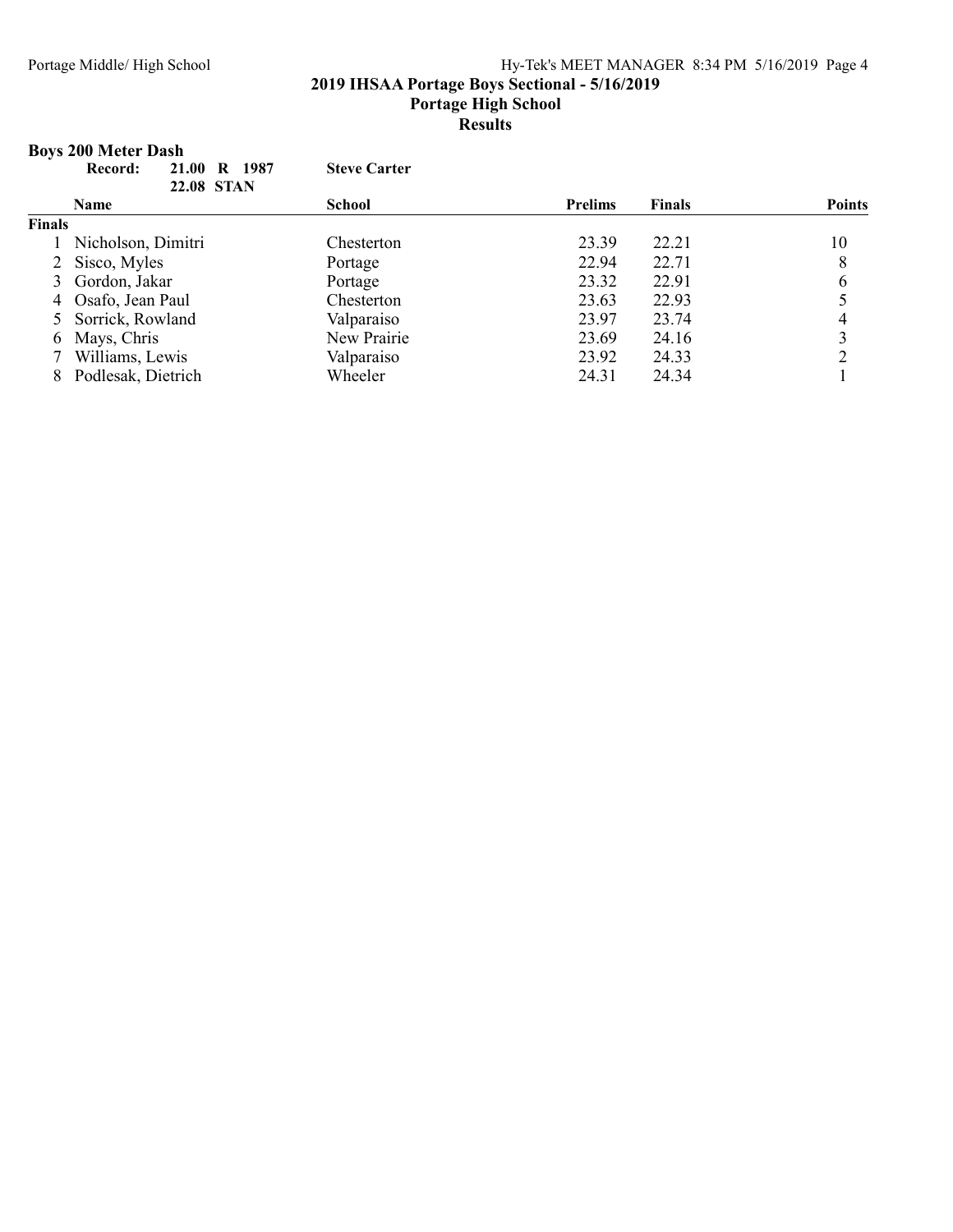2019 IHSAA Portage Boys Sectional - 5/16/2019

#### Portage High School

**Results** 

## Boys 400 Meter Dash

| cord: | 48.29 R 2012 |  |  |
|-------|--------------|--|--|
|       | 49.40 STAN   |  |  |

Joe Troop, Chesterton

|               | Name               | <b>School</b>               | <b>Seed</b> | <b>Finals</b> |             | <b>H#</b>      | <b>Points</b>  |
|---------------|--------------------|-----------------------------|-------------|---------------|-------------|----------------|----------------|
| <b>Finals</b> |                    |                             |             |               |             |                |                |
|               | Otterbacher, Brett | Valparaiso                  | 49.21       | 49.08         | <b>STAN</b> | 3              | 10             |
|               | Fry, Jonathan      | Valparaiso                  | 50.60       | 50.55         |             | 3              | 8              |
| 3             | Sears, Matthew     | Washington Township         | 51.30       | 51.20         |             | 3              | 6              |
| 4             | Noel, Jacob        | Chesterton                  | 52.68       | 52.37         |             | 3              | 5              |
|               | McCaslin, Ryan     | Portage                     | 52.60       | 53.27         |             | 3              | 4              |
| b             | Cain, Nick         | Chesterton                  | 52.88       | 54.03         |             | 3              | 3              |
|               | Mays, Chris        | New Prairie                 | 52.25       | 54.75         |             | 3              | $\overline{2}$ |
| 8             | Pullins, Chase     | LaPorte                     | 54.22       | 54.92         |             | $\overline{2}$ | 1              |
| 9             | Parker, Zachary    | Michigan City               | 55.99       | 55.21         |             | $\overline{c}$ |                |
| 10            | Nowak, Evan        | Wheeler                     | 56.04       | 55.26         |             | $\overline{2}$ |                |
| 11            | Jones, Ethan       | Washington Township         | 54.64       | 55.34         |             | $\overline{c}$ |                |
| 12            | Rosales, Kalisto   | Portage                     | 56.12       | 55.38         |             | 3              |                |
| 13            | Price, Christopher | LaPorte                     | 54.74       | 55.67         |             | $\overline{c}$ |                |
| 14            | Adams, Elijah      | New Prairie                 | 54.56       | 55.96         |             | $\overline{c}$ |                |
| 15            | Baylock, John      | Michigan City               | 57.48       | 56.96         |             | $\overline{2}$ |                |
| 16            | Bell, Josh         | Wheeler                     | 58.06       | 59.61         |             |                |                |
| 17            | Beschinski, Lucas  | South Central (Union Mills) | 1:01.12     | 1:00.56       |             |                |                |
| 18            | Weinhoft, Ben      | South Central (Union Mills) | 1:02.00     | 1:01.93       |             | $\overline{c}$ |                |
| 19            | Becker, Dylan      | Westville                   | 1:06.00     | 1:04.20       |             |                |                |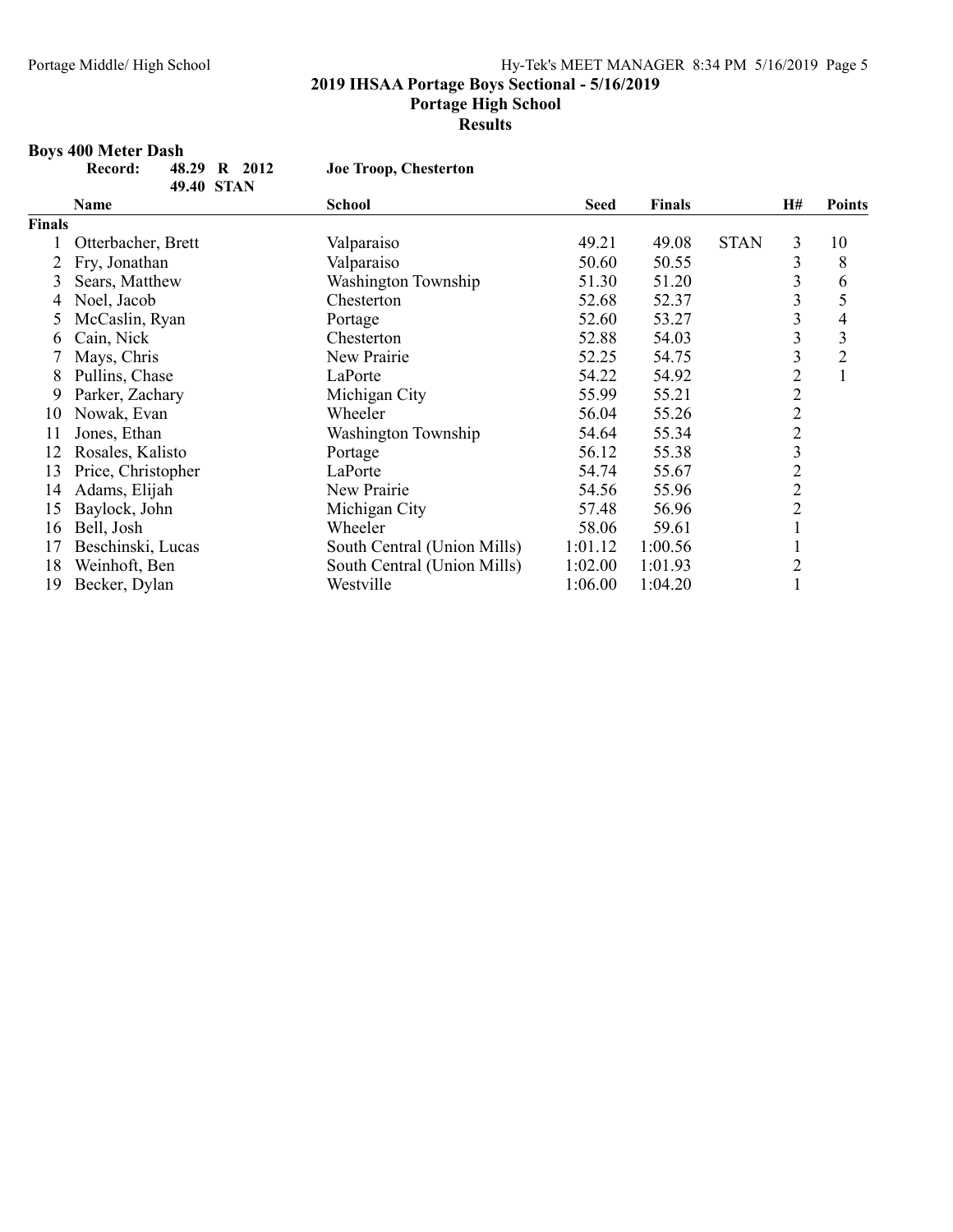2019 IHSAA Portage Boys Sectional - 5/16/2019

#### Portage High School

Presults

## Boys 800 Meter Run

| 2001: 1:52.34 R 2001 |  |  |
|----------------------|--|--|
| 1:56.32 STAN         |  |  |

Mike Taylor, Portage

|        | Name             | <b>School</b>               | <b>Seed</b> | <b>Finals</b> | H#             | <b>Points</b>  |
|--------|------------------|-----------------------------|-------------|---------------|----------------|----------------|
| Finals |                  |                             |             |               |                |                |
|        | Puskar, Tyler    | Valparaiso                  | 1:59.58     | 2:01.51       | 2              | 10             |
|        | Lemmon, Jackson  | Valparaiso                  | 2:04.13     | 2:03.32       | $\overline{2}$ | 8              |
| 3      | Doctor, Andrew   | Portage                     | 2:04.34     | 2:03.64       | $\overline{2}$ | 6              |
| 4      | Streeter, Matt   | Chesterton                  | 2:04.45     | 2:04.13       | $\overline{2}$ | 5              |
|        | Raymond, Cole    | LaPorte                     | 2:00.93     | 2:05.31       | $\overline{2}$ | 4              |
| 6      | Wilson, sean     | LaPorte                     | 2:06.83     | 2:09.60       | $\overline{2}$ | 3              |
|        | Corbett, Brandon | New Prairie                 | 2:08.73     | 2:10.93       | $\overline{2}$ | $\overline{2}$ |
| 8      | Hostetler, Liam  | Wheeler                     | 2:10.00     | 2:11.70       | $\overline{2}$ |                |
| 9      | Johnson, Grant   | New Prairie                 | 2:08.73     | 2:11.83       | $\overline{2}$ |                |
| 10     | Perez, Arturo    | Portage                     | 2:12.89     | 2:11.90       | $\overline{2}$ |                |
| 11     | Erow, Kenny      | Chesterton                  | 2:07.65     | 2:13.05       | $\overline{2}$ |                |
| 12     | Joiner, Drake    | Washington Township         | 2:12.32     | 2:16.64       | $\overline{2}$ |                |
| 13     | Boyd, Dylan      | Washington Township         | 2:23.42     | 2:19.11       |                |                |
| 14     | Emery, Bobby     | Wheeler                     | 2:20.02     | 2:21.52       |                |                |
| 15     | Ross, Jacob      | South Central (Union Mills) | 2:13.00     | 2:25.77       |                |                |
| 16     | Pepper, Kenneth  | Westville                   | 3:09.00     | 2:28.27       |                |                |
| 17     | Keehn, Clayton   | South Central (Union Mills) | 2:29.00     | 2:36.92       |                |                |
| 18     | McKern, Dillan   | Westville                   | 2:41.00     | 2:39.50       |                |                |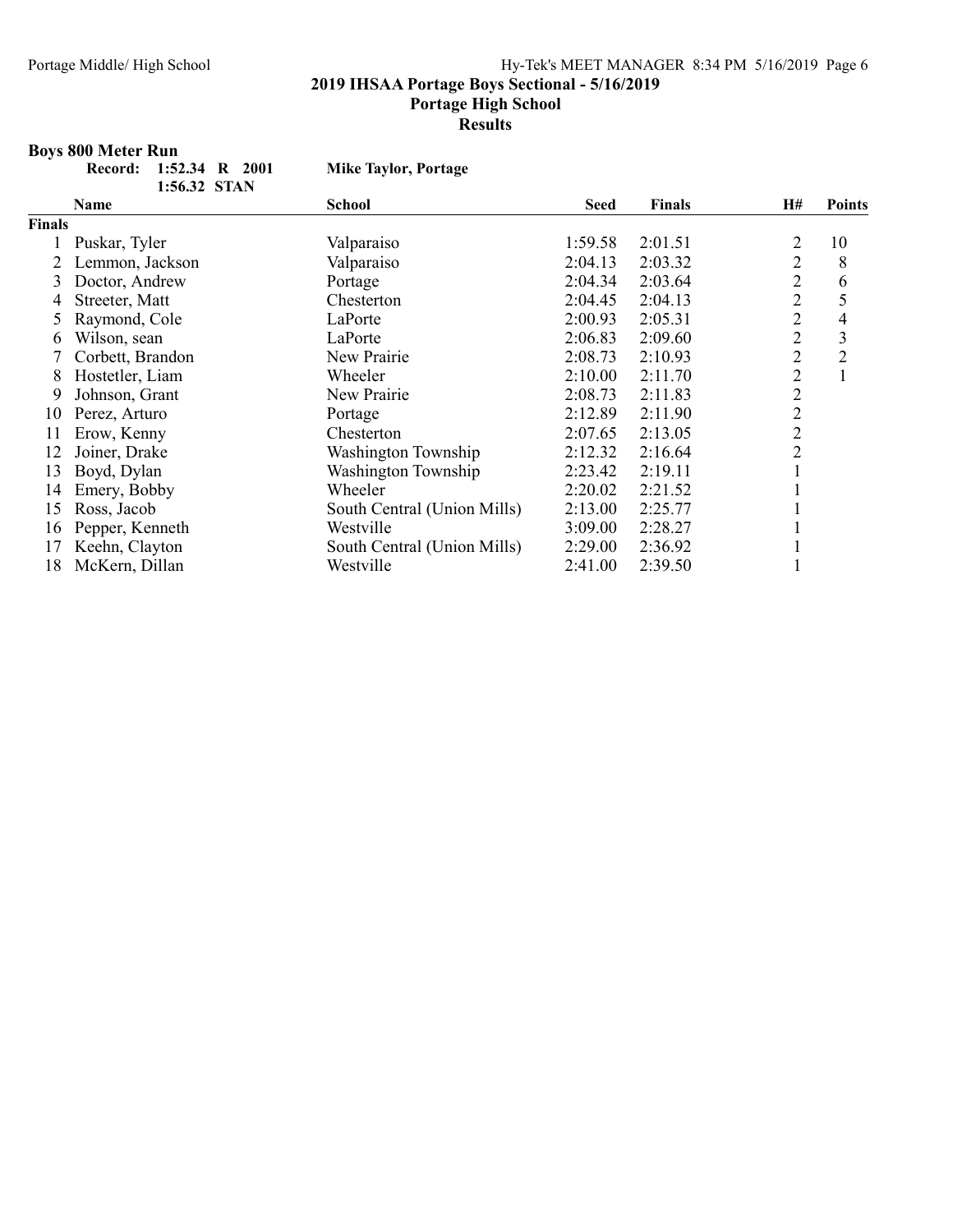#### 2019 IHSAA Portage Boys Sectional - 5/16/2019

#### Portage High School

Results

## Boys 1600 Meter Run

| Record: 4:14.00 R 199 |              |  |
|-----------------------|--------------|--|
|                       | 4:17.37 STAN |  |

1 Jason Casiano, Portage

|               | Name              | <b>School</b>               | <b>Seed</b> | <b>Finals</b> | <b>Points</b> |
|---------------|-------------------|-----------------------------|-------------|---------------|---------------|
| <b>Finals</b> |                   |                             |             |               |               |
|               | Corbett, Jacob    | New Prairie                 | 4:28.83     | 4:22.02       | 10            |
|               | Raymond, Cole     | LaPorte                     | 4:28.48     | 4:25.72       | 8             |
| 3             | Corbett, Brandon  | New Prairie                 | 4:40.84     | 4:36.61       | 6             |
| 4             | Franczek, Steven  | Wheeler                     | 4:39.07     | 4:37.80       | 5             |
| 5             | Van Kley, Matthew | Chesterton                  | 4:35.83     | 4:44.14       | 4             |
| 6             | Martin, Benjamin  | LaPorte                     | 4:49.41     | 4:45.42       | 3             |
|               | Juestel, Adam     | Chesterton                  | 4:51.28     | 4:48.51       | 2             |
| 8             | Vinyard, Ethan    | Valparaiso                  | 4:43.28     | 4:48.53       |               |
| 9             | Warren, Brandon   | Portage                     | 4:48.71     | 4:51.50       |               |
| 10            | Clark, Nicholas   | Valparaiso                  | 4:51.76     | 4:51.81       |               |
| 11            | Maier, Rafael     | Portage                     | 4:56.07     | 4:53.86       |               |
| 12            | Serrano, Rodrigo  | Michigan City               | 5:18.34     | 5:09.88       |               |
| 13            | Becker, Kolten    | South Central (Union Mills) | 5:06.45     | 5:16.30       |               |
| 14            | Orta, Ed          | Washington Township         | 5:18.19     | 5:43.78       |               |
| 15            | Lamar, Isaac      | Michigan City               | 5:33.10     | 5:50.40       |               |
| 16            | Mitchell, Zackery | Westville                   | 5:37.00     | 5:52.07       |               |
| ---           | Thompson, Ethan   | South Central (Union Mills) | 6:00.00     | <b>DNF</b>    |               |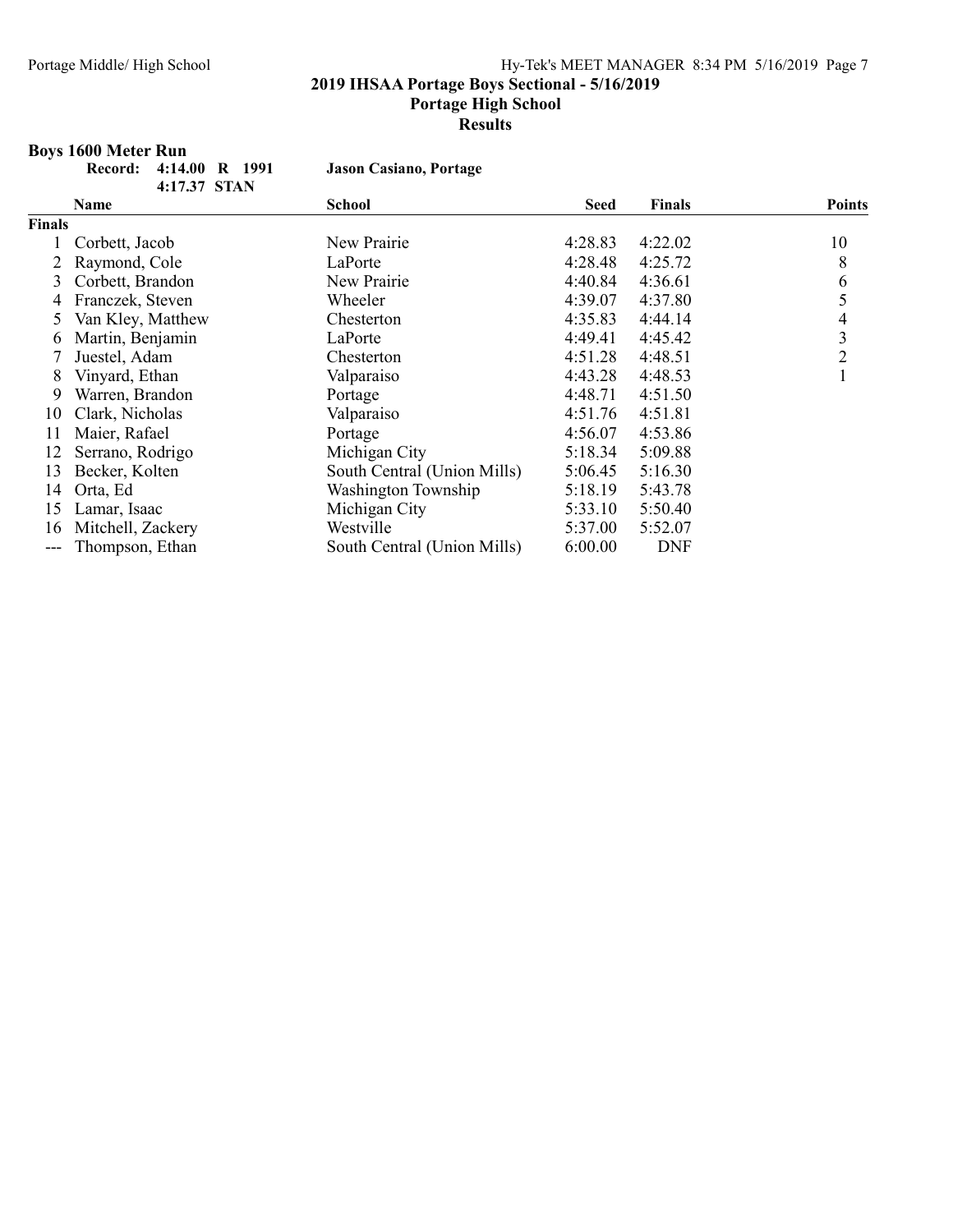#### 2019 IHSAA Portage Boys Sectional - 5/16/2019

Portage High School

Presults

## Boys 3200 Meter Run<br>Record: 9:19.

| Record: 9:19.50 R 1991 |              |  |
|------------------------|--------------|--|
|                        | 9:19.38 STAN |  |

Jason Casiano, Portage

|               | Name                 | <b>School</b>               | <b>Seed</b> | <b>Finals</b> | <b>Points</b>  |
|---------------|----------------------|-----------------------------|-------------|---------------|----------------|
| <b>Finals</b> |                      |                             |             |               |                |
|               | Corbett, Jacob       | New Prairie                 | 9:35.57     | 9:39.75       | 10             |
|               | O'Laughlin, Tim      | New Prairie                 | 9:52.81     | 9:45.99       | 8              |
| 3             | Gits, Mitchell       | LaPorte                     | 9:52.21     | 9:47.61       | 6              |
| 4             | Hall, Hudson         | Wheeler                     | 9:53.09     | 9:49.46       |                |
| 5             | Shook, Will          | Chesterton                  | 9:50.81     | 10:03.86      | 4              |
| 6             | Elwood, Thomas       | Portage                     | 9:44.09     | 10:05.14      | 3              |
|               | Woodburn, Jr, Robert | Valparaiso                  | 10:12.75    | 10:09.68      | $\overline{2}$ |
| 8             | Havens, Connor       | LaPorte                     | 9:44.33     | 10:17.59      |                |
| 9             | Albisu, Damien       | Michigan City               | 10:49.19    | 10:25.01      |                |
| 10            | Roytan, Joseph       | Valparaiso                  | 10:17.27    | 10:31.92      |                |
| 11            | O'Connor, Nathan     | Chesterton                  | 10:25.77    | 10:33.66      |                |
| 12            | DeMuth, Jacob        | Wheeler                     | 10:47.03    | 11:20.72      |                |
| 13            | Shaffer, Nathan      | Portage                     | 11:21.03    | 11:29.36      |                |
| 14            | Brickner, Michael    | Washington Township         | 11:52.97    | 12:05.48      |                |
| 15            | Pena, Fabian         | South Central (Union Mills) | 11:33.00    | 12:22.33      |                |
| ---           | Becker, Kolten       | South Central (Union Mills) | 11:03.00    | <b>DNF</b>    |                |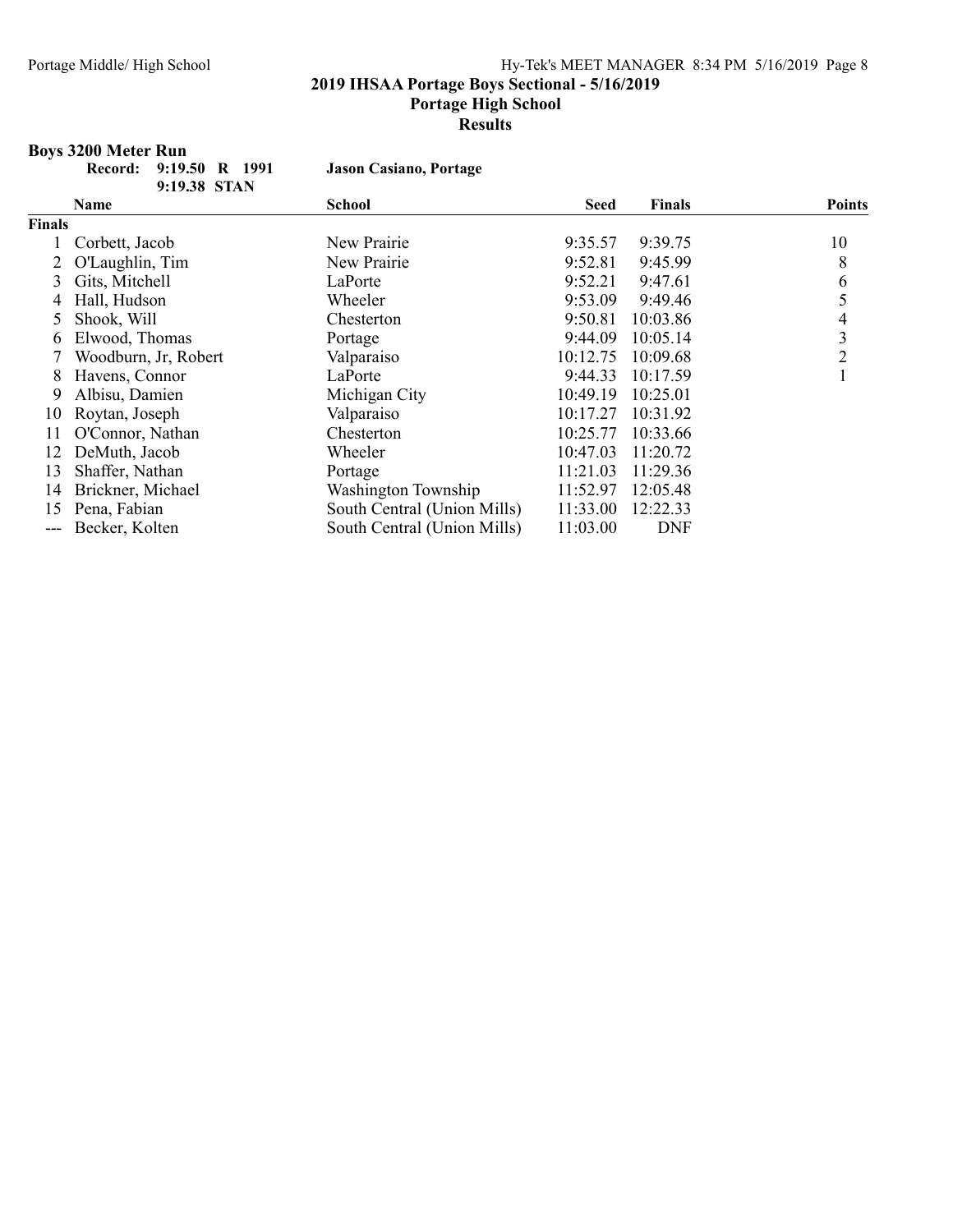2019 IHSAA Portage Boys Sectional - 5/16/2019

#### Portage High School

Results

## Boys 110 Meter Hurdles

|    | R 1984<br>Record:<br>14.40 | <b>Roy Britney</b>  |             |                |                |  |
|----|----------------------------|---------------------|-------------|----------------|----------------|--|
|    | 14.65 STAN                 |                     |             |                |                |  |
|    | Name                       | <b>School</b>       | <b>Seed</b> | <b>Prelims</b> | <b>H#</b>      |  |
|    | <b>Preliminaries</b>       |                     |             |                |                |  |
|    | Sebben, Trey               | Portage             | 14.16       | 15.48 Q        |                |  |
|    | Nicholson, Marc            | Chesterton          | 15.41       | 16.17 Q        | 3              |  |
|    | Ogundipe, Oluseyi          | Valparaiso          | 14.82       | 16.22 Q        | $\overline{c}$ |  |
|    | Olson, Keaton              | Valparaiso          | 16.55       | 16.35 Q        | $\overline{2}$ |  |
|    | Warner, Jordan             | Portage             | 16.53       | 16.74 Q        | 3              |  |
| b  | Magnuson, Chaise           | LaPorte             | 17.11       | 16.80 Q        |                |  |
|    | Chandler, Byron            | Chesterton          | 17.21       | 16.89 q        | $\overline{2}$ |  |
| 8  | DeRolf, Jordan             | Wheeler             | 19.58       | $18.97$ q      |                |  |
| 9  | Mecchia, Matthew           | Washington Township | 19.81       | 20.24          | 3              |  |
| 10 | Schmidgall, Charlie        | Washington Township | 19.79       | 20.51          | 3              |  |
| 11 | Unate, Hunter              | Wheeler             | 20.07       | 20.74          | $\overline{2}$ |  |
| 12 | Merrion, Benjamin          | Michigan City       | 19.34       | 21.69          | $\overline{c}$ |  |
| 13 | Hall, James                | New Prairie         | 19.65       | 21.93          | $\overline{c}$ |  |
| 14 | Hannon, Jaron              | Westville           | 18.20       | 22.23          | 3              |  |
| 15 | Ewing, Jr., Roderick       | Michigan City       | 19.65       | 24.18          |                |  |
| 16 | Padilla, Javier            | New Prairie         | 24.03       | 30.78          |                |  |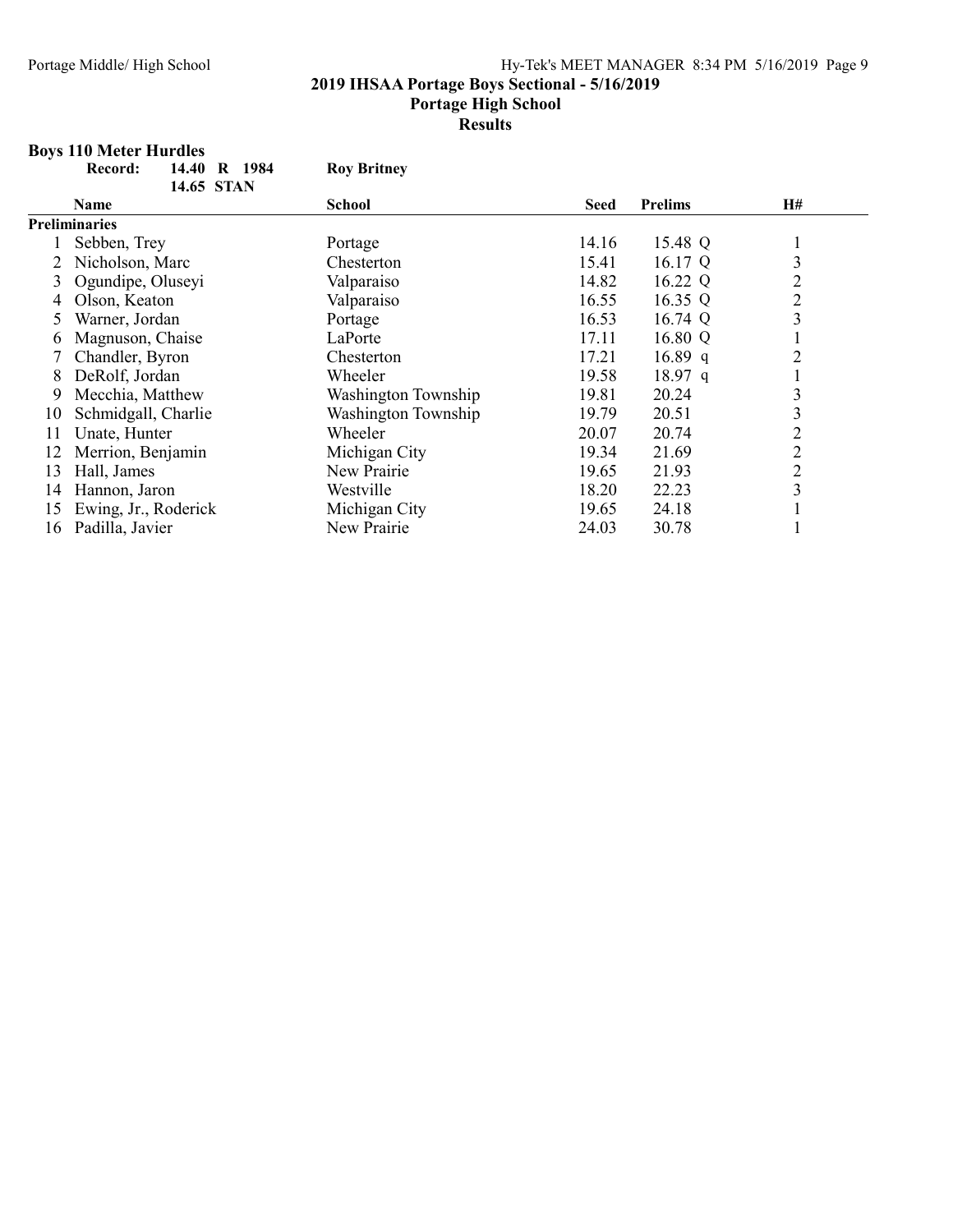#### 2019 IHSAA Portage Boys Sectional - 5/16/2019

Portage High School

#### Results

## Boys 110 Meter Hurdles

|               | 14.40<br>R 1984<br>Record:<br>14.65 STAN | <b>Roy Britney</b> |                |               |               |
|---------------|------------------------------------------|--------------------|----------------|---------------|---------------|
|               | <b>Name</b>                              | <b>School</b>      | <b>Prelims</b> | <b>Finals</b> | <b>Points</b> |
| <b>Finals</b> |                                          |                    |                |               |               |
|               | Sebben, Trey                             | Portage            | 15.48          | 14.81         | 10            |
|               | Warner, Jordan                           | Portage            | 16.74          | 15.86         | 8             |
|               | 3 Nicholson, Marc                        | Chesterton         | 16.17          | 15.87         | 6             |
|               | 4 Ogundipe, Oluseyi                      | Valparaiso         | 16.22          | 15.91         |               |
|               | 5 Olson, Keaton                          | Valparaiso         | 16.35          | 16.04         |               |
|               | 6 Chandler, Byron                        | Chesterton         | 16.89          | 16.49         | 3             |
|               | Magnuson, Chaise                         | LaPorte            | 16.80          | 16.82         | ↑             |
| 8             | DeRolf, Jordan                           | Wheeler            | 18.97          | 18.94         |               |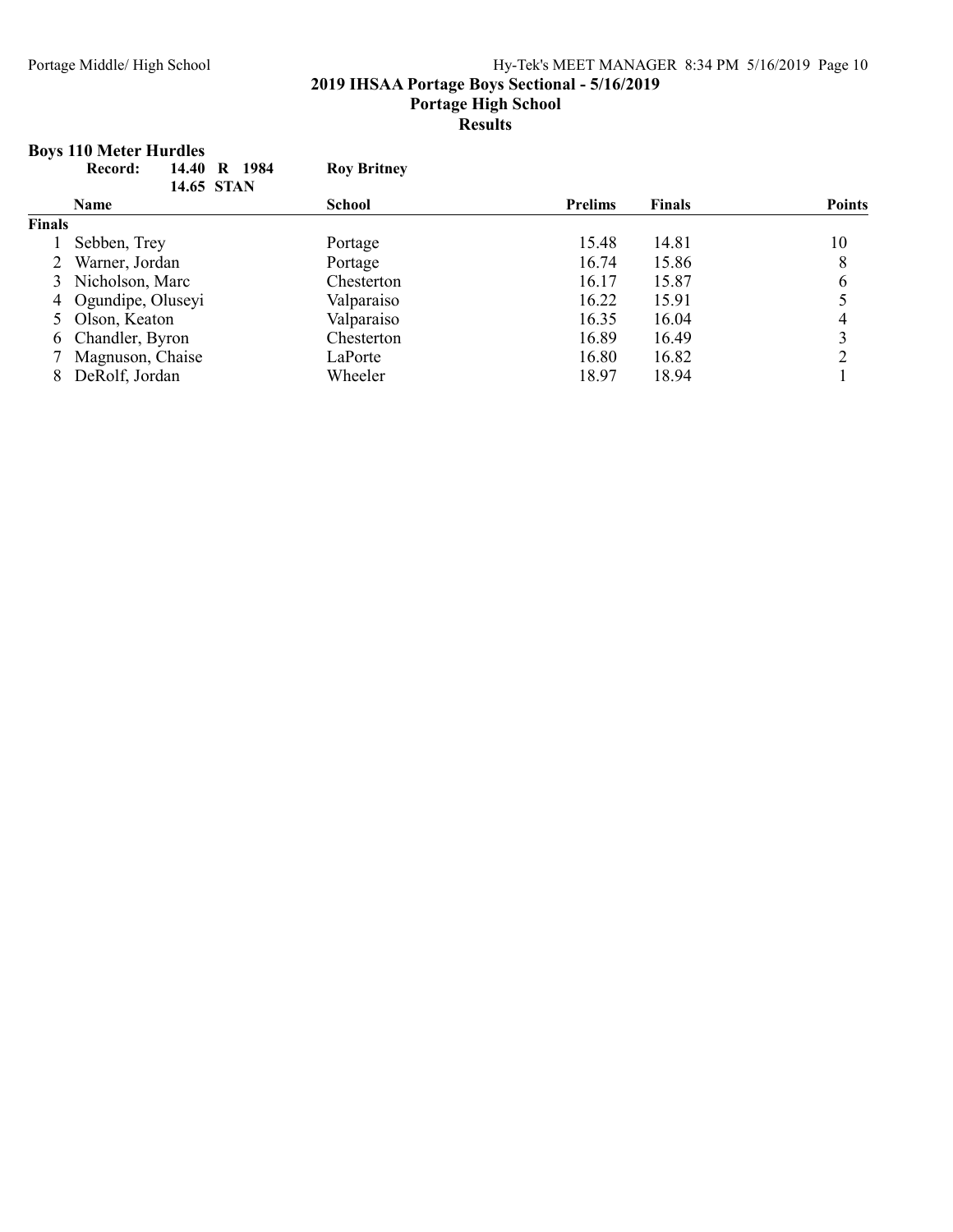2019 IHSAA Portage Boys Sectional - 5/16/2019

#### Portage High School

#### Results

## Boys 300 Meter Hurdles

|        | 38.63<br>Record:  | R 2015<br><b>Taylor Sebben, Portage</b> |             |               |                |                |
|--------|-------------------|-----------------------------------------|-------------|---------------|----------------|----------------|
|        | 39.01 STAN        |                                         |             |               |                |                |
|        | <b>Name</b>       | <b>School</b>                           | <b>Seed</b> | <b>Finals</b> | <b>H#</b>      | <b>Points</b>  |
| Finals |                   |                                         |             |               |                |                |
|        | Sebben, Trey      | Portage                                 | 39.17       | 40.04         | 2              | 10             |
|        | Swopes, Tylee     | Portage                                 | 41.01       | 40.51         | $\overline{2}$ | 8              |
| 3      | Olson, Keaton     | Valparaiso                              | 42.39       | 42.64         | $\overline{2}$ | 6              |
| 4      | Burch, Robert     | Chesterton                              | 43.28       | 43.58         | $\overline{2}$ |                |
| 5      | Magnuson, Chaise  | LaPorte                                 | 42.94       | 43.90         | $\overline{2}$ | 4              |
| b.     | Nicholson, Marc   | Chesterton                              | 43.37       | 44.18         | $\overline{2}$ | 3              |
|        | Ogundipe, Oluseyi | Valparaiso                              | 43.36       | 46.18         | 2              | $\overline{2}$ |
| 8      | Hannon, Jaron     | Westville                               | 48.70       | 47.04         |                |                |
| 9      | DeRolf, Jordan    | Wheeler                                 | 48.88       | 49.28         |                |                |
| 10     | Silva, Julian     | Wheeler                                 | 48.39       | 49.84         |                |                |
| 11     | Hall, James       | New Prairie                             | 50.00       | 52.96         |                |                |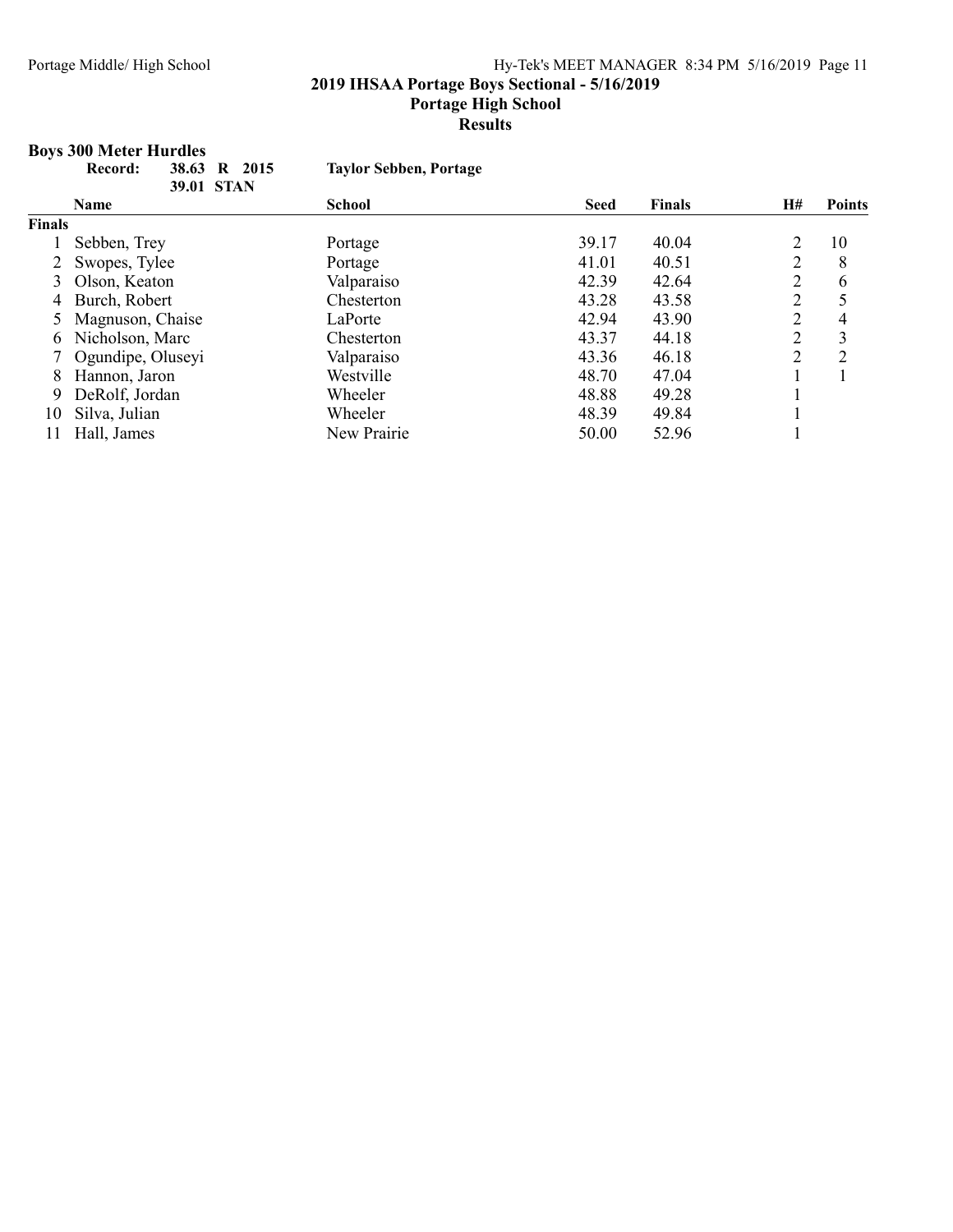2019 IHSAA Portage Boys Sectional - 5/16/2019

Portage High School

## Presults

#### Boys 4x100 Meter Relay

42.54 STAN

B Corzan, D Corzan, E Biokoro, L Razo

|              | Team                        | <b>Relay</b>            | <b>Seed</b>                | <b>Finals</b>       | <b>H#</b>    | <b>Points</b>  |
|--------------|-----------------------------|-------------------------|----------------------------|---------------------|--------------|----------------|
| Finals       |                             |                         |                            |                     |              |                |
| $\mathbf{1}$ | Portage                     | A                       | 42.09                      | 42.81               | 1            | 10             |
|              | 1) Sebben, Trey             | 2) Sisco, Myles         | 3) Gordon, Jakar           | 4) Gordon, Jaivon   |              |                |
|              | 5) Warchus, Zachary         | 6) Hearns, Julius       | 7) Coker, Cameron          | 8) Da'maurion, Lee  |              |                |
| 2            | Chesterton                  | $\mathsf{A}$            | 43.22                      | 44.21               |              | 8              |
|              | 1) Nicholson, Dimitri       | 2) Osafo, Jean Paul     | 3) Bullock, Colby          | 4) McLaughlin, Eric |              |                |
|              | 5) Rice, Tyler              | 6) McLaughlin, Patrick  | 7) Caldwell, Nick          | 8) Villarreal, Luke |              |                |
| 3            | Michigan City               | $\mathsf{A}$            | 45.22                      | 45.24               | $\mathbf{1}$ | 6              |
|              | 1) Rufus, Kejuan            | 2) Laurent, Eaton       | 3) Rice, Joseph            | 4) Fly, Jr., Laymon |              |                |
|              | 5) Baylock, John            | 6) Ewing, Jr., Roderick | 7) Garrett, Jr., Demetrius | 8) Parker, Zachary  |              |                |
| 4            | Valparaiso                  | $\mathsf{A}$            | 45.94                      | 46.34               |              | 5              |
|              | 1) McKinney, Cameron        | 2) Williams, Lewis      | 3) McFadyen, Ethan         | 4) Viloria, Gabriel |              |                |
|              | 5) Sorrick, Rowland         | 6) Skinner, Zachary     | 7) Wronko, Noah            |                     |              |                |
| 5            | New Prairie                 | A                       | 47.00                      | 46.96               | 2            | $\overline{4}$ |
|              | 1) Graeber, Tyler           | 2) Lee, Ben             | 3) Szalajko, Christian     | 4) Newcomb, Brent   |              |                |
|              | 5) Siford, Robert           |                         |                            |                     |              |                |
| 6            | South Central (Union Mills) | A                       | 46.60                      | 47.71               | 1            | 3              |
|              | 1) Karsten, Andrew          | 2) Scott, Gavin         | 3) Coleman, Devin          | 4) Novak, Matt      |              |                |
|              | 5) Beschinski, Lucas        | 6) Castle, Gus          |                            |                     |              |                |
|              | 7 LaPorte                   | $\mathsf{A}$            | 46.23                      | 47.83               |              | 2              |
|              | 1) Millard, Jaxon           | 2) Bergquist, Collin    | 3) Oswald, Michael         | 4) Saulsgiver, Trey |              |                |
|              | 5) Boren, Caden             | 6) Rangel, Jacob        | 7) Lewis, Chase            |                     |              |                |
| 8            | Wheeler                     | $\mathsf{A}$            | 46.04                      | 48.85               |              |                |
|              | 1) Podlesak, Dietrich       | 2) DeRolf, Jordan       | 3) Haak, Billy             | 4) Passauer, Jake   |              |                |
|              | 5) Niaves, Tomas            | 6) Bell, Josh           | 7) Kubacki, Wiley          | 8) Catherman, Bryce |              |                |
| 9            | Westville                   | A                       | 55.48                      | 51.01               |              |                |
|              | 1) Vargas, Austin           | 2) Pepper, Kenneth      | 3) Pavolka, John           | 4) Hannon, Jaron    |              |                |

Record: 42.21 R 2017 Chesterton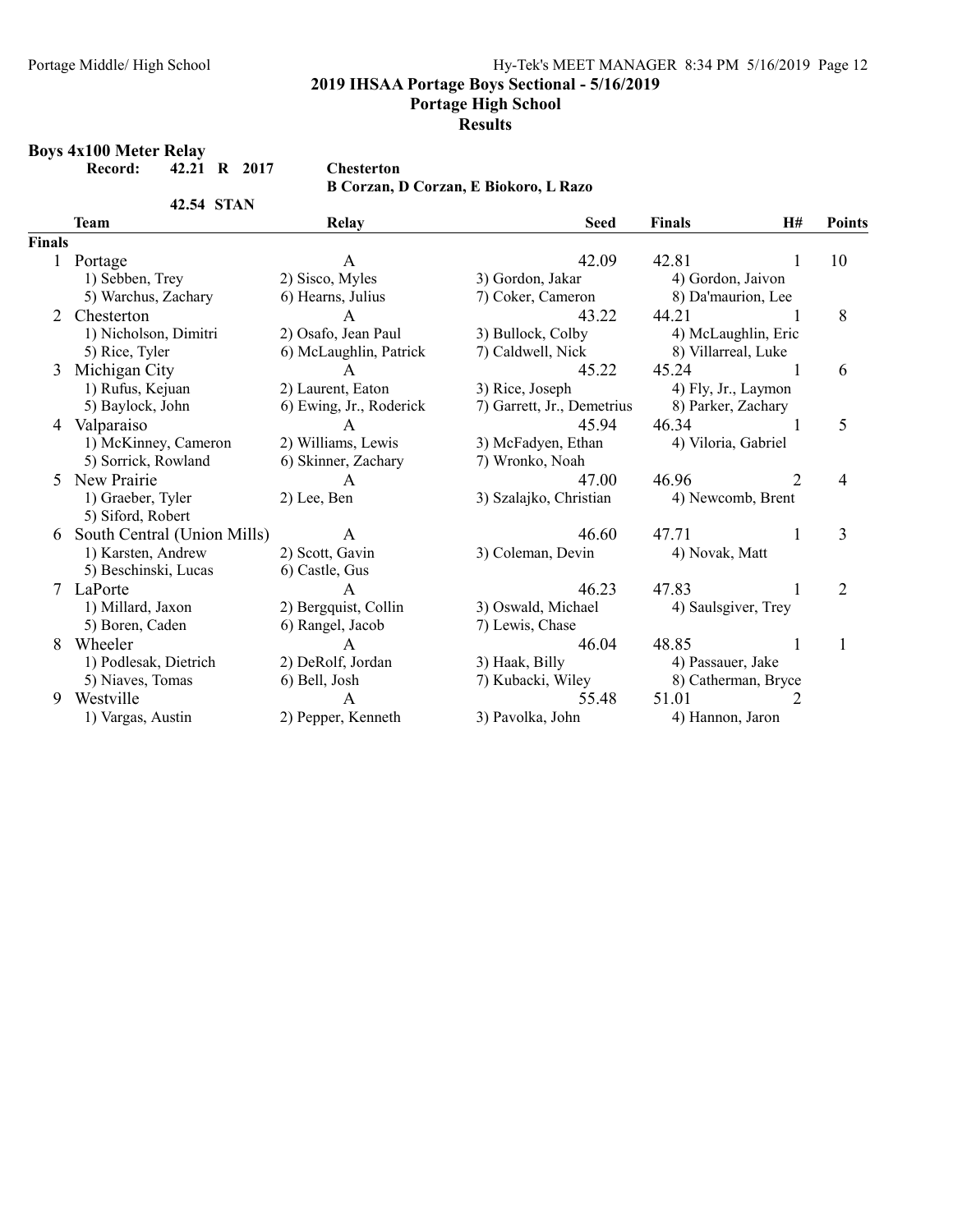2019 IHSAA Portage Boys Sectional - 5/16/2019

Portage High School

Presults

#### Boys 4x400 Meter Relay

Record: 3:19.96 R 2009 Chesterton

3:20.44 STAN

J Watson, J Raffin, R Lewis, M Raffin

|        | Team                        | <b>Relay</b>        | <b>Seed</b>           | <b>Finals</b>          | <b>H#</b>      | <b>Points</b> |
|--------|-----------------------------|---------------------|-----------------------|------------------------|----------------|---------------|
| Finals |                             |                     |                       |                        |                |               |
| 1      | Valparaiso                  | A                   | 3:24.35               | 3:23.94                | 2              | 10            |
|        | 1) Fry, Jonathan            | 2) Cavanaugh, Evan  | 3) Lemmon, Jackson    | 4) Puskar, Tyler       |                |               |
|        | 5) Viloria, Gabriel         | 6) Smith, Nathaniel | 7) Sorrick, Rowland   | 8) Otterbacher, Brett  |                |               |
| 2      | Chesterton                  | A                   | 3:29.35               | 3:26.74                | 2              | 8             |
|        | 1) McLaughlin, Eric         | 2) Graf, Austin     | 3) Noel, Jacob        | 4) Osafo, Jean Paul    |                |               |
|        | 5) Cain, Nick               | 6) Slatcoff, Ben    | 7) Streeter, Matt     | 8) McLaughlin, Patrick |                |               |
| 3      | Portage                     | A                   | 3:36.07               | 3:34.38                | 2              | 6             |
|        | 1) McCaslin, Ryan           | 2) Rosales, Kalisto | 3) Sweeney, Alex      | 4) Swopes, Tylee       |                |               |
|        | 5) Pittman, Owen            | 6) Goshay, Daniel   | 7) Coker, Cameron     | 8) Fisher, Nathaniel   |                |               |
| 4      | Washington Township         | A                   | 3:40.28               | 3:42.36                | 2              | 5             |
|        | 1) Joiner, Drake            | 2) Jones, Ethan     | 3) Gilbert, James     | 4) Sears, Matthew      |                |               |
|        | 5) Mecchia, Matthew         |                     |                       |                        |                |               |
|        | 5 LaPorte                   | A                   | 3:41.34               | 3:45.56                | $\overline{2}$ | 4             |
|        | 1) Bergquist, Collin        | 2) Wilson, sean     | 3) Raymond, Cole      | 4) Hayward, Kobe       |                |               |
|        | 5) Price, Christopher       | 6) Dickson, Joshua  | 7) Gits, Mitchell     | 8) Pullins, Chase      |                |               |
| 6      | New Prairie                 | A                   | 3:45.00               | 3:46.08                | $\overline{2}$ | 3             |
|        | 1) Siford, Robert           | 2) Fronk, Ben       | 3) Corbett, Jacob     | 4) Adams, Elijah       |                |               |
|        | 5) Lee, Ben                 | 6) Johnson, Grant   | 7) Mays, Chris        |                        |                |               |
| 7      | Wheeler                     | A                   | 3:46.02               | 3:47.89                | 2              | 2             |
|        | 1) Hostetler, Liam          | 2) Bell, Josh       | 3) Podlesak, Dietrich | 4) DeRolf, Jordan      |                |               |
|        | 5) Nowak, Evan              | 6) Niaves, Tomas    | 7) Haak, Billy        | 8) Passauer, Jake      |                |               |
| 8      | South Central (Union Mills) | A                   | 3:57.00               | 4:05.88                | 2              | $\mathbf{1}$  |
|        | 1) Ross, Jacob              | 2) Karsten, Andrew  | 3) Olling, Trenton    | 4) Weinhoft, Ben       |                |               |
|        | 5) Scott, Gavin             | 6) Becker, Kolten   | 7) Castle, Gus        | 8) Pena, Fabian        |                |               |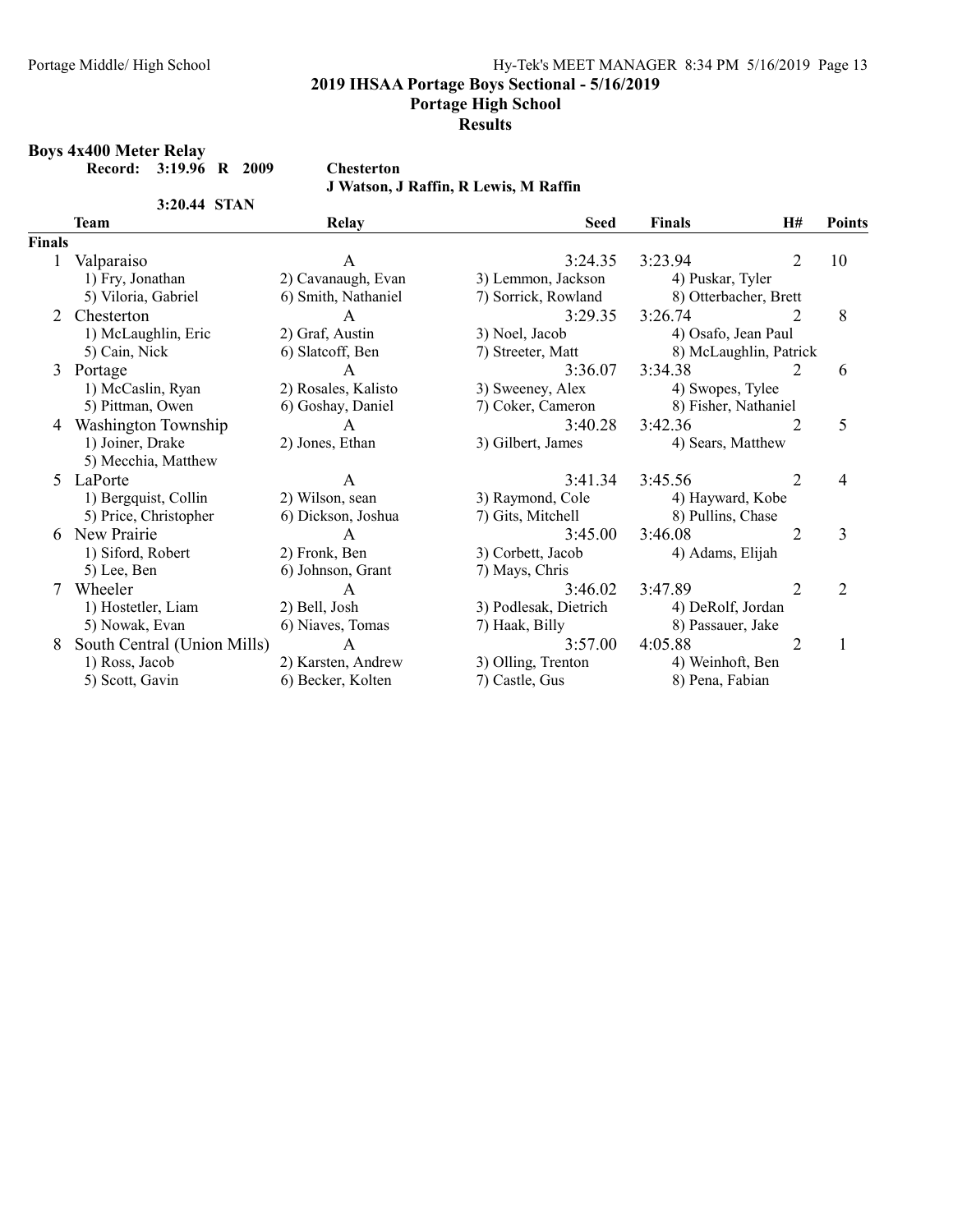2019 IHSAA Portage Boys Sectional - 5/16/2019

Portage High School

## Presults

#### Boys 4x800 Meter Relay

7:53.43 STAN

A Alcorn, S West, M Hubner, J Hojnacki

|               | Team                        | <b>Relay</b>            | <b>Seed</b>         | <b>Finals</b>            | <b>Points</b> |
|---------------|-----------------------------|-------------------------|---------------------|--------------------------|---------------|
| <b>Finals</b> |                             |                         |                     |                          |               |
|               | Chesterton                  | A                       | 8:20.15             | 8:21.47                  | 10            |
|               | 1) Van Kley, Matthew        | 2) Erow, Kenny          | 3) Shook, Will      | 4) Streeter, Matt        |               |
|               | 5) Mohoi, Ethan             | 6) Hoch, Brendan        | 7) Juestel, Adam    | 8) O'Connor, Nathan      |               |
| 2             | Valparaiso                  | A                       | 8:19.45             | 8:27.23                  | 8             |
|               | 1) Puskar, Tyler            | 2) Angert, Joseph       | 3) Lemmon, Jackson  | 4) Smith, Nathaniel      |               |
|               | 5) Fry, Jonathan            | 6) Woodburn, Jr, Robert | 7) Stephens, Carter | 8) Otterbacher, Brett    |               |
| 3             | LaPorte                     | A                       | 8:15.13             | 8:29.44                  | 6             |
|               | 1) Wilson, sean             | 2) Havens, Connor       | 3) Dickson, Joshua  | 4) Gits, Mitchell        |               |
|               | 5) Raymond, Cole            | 6) Martin, Benjamin     |                     |                          |               |
| 4             | Portage                     | A                       | 8:46.51             | 8:46.70                  | 5             |
|               | 1) Warren, Brandon          | 2) Perez, Arturo        | 3) Elwood, Thomas   | 4) Doctor, Andrew        |               |
|               | 5) Gutierrez, Kyle          | 6) Rosales, Kalisto     | 7) Doepping, Tyler  | 8) Zmija, Matt           |               |
| 5.            | New Prairie                 | А                       | 9:00.00             | 9:15.17                  | 4             |
|               | 1) Wykoff, Thomas           | 2) Baltes, Joshua       | 3) Beall, Quinn     | 4) Balmer, Tristan       |               |
|               | 5) Corbett, Jacob           | 6) O'Laughlin, Tim      | 7) Corbett, Brandon | 8) Johnson, Grant        |               |
| 6             | Michigan City               | A                       | 10:05.61            | 10:16.05                 | 3             |
|               | 1) Ramirez, Matthew         | 2) Lamar, Isaac         | 3) Serrano, Rodrigo | 4) Albisu, Damien        |               |
|               | 5) Bland, Jr., Najae        | 6) Ewy, Evan            | 7) Powell, Troy     | 8) Najera Chavez, Bryant |               |
|               | Wheeler                     | A                       | 9:00.00             | 10:17.95                 | 2             |
|               | 1) Jarvis, Steven           | 2) Emery, Bobby         | 3) Jarvis, Zach     | 4) Ribeiro, Paulo        |               |
|               | 5) Nowak, Evan              | 6) Hostetler, Liam      | 7) DeMuth, Jacob    | 8) Franczek, Steven      |               |
| 8             | South Central (Union Mills) | A                       | 10:40.00            | 10:37.84                 | $\mathbf{I}$  |
|               | 1) Shawn, Riley             | 2) Thompson, Ethan      | 3) Keehn, Clayton   | 4) Seimetz, Ian          |               |
|               | 5) Becker, Kolten           | 6) Pena, Fabian         | 7) Ross, Jacob      | 8) Weinhoft, Ben         |               |

Record: 7:59.29 R 2011 LaPorte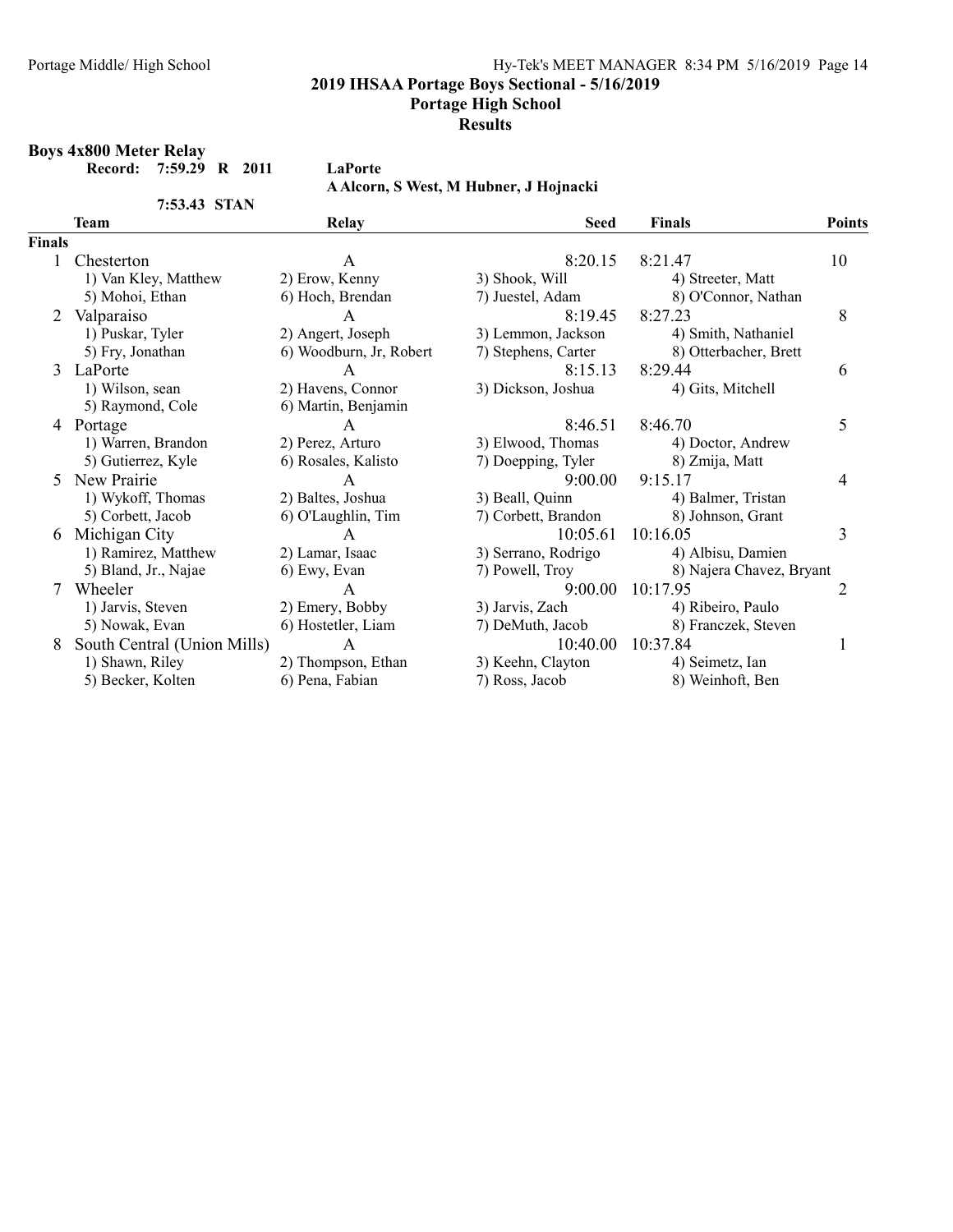#### 2019 IHSAA Portage Boys Sectional - 5/16/2019

#### Portage High School

Results

## Boys High Jump

|        | <b>Boys High Jump</b>        |                             |             |               |                |
|--------|------------------------------|-----------------------------|-------------|---------------|----------------|
|        | 1996<br>Record:<br>6-09<br>R | <b>Desmond Jones</b>        |             |               |                |
|        | 6-04.50 STAN                 |                             |             |               |                |
|        | Name                         | School                      | <b>Seed</b> | <b>Finals</b> | <b>Points</b>  |
| Finals |                              |                             |             |               |                |
|        | Anderson, Jordan             | Valparaiso                  | 6-04.00     | $6-04.00$     | 10             |
|        | Martz, Thad                  | Wheeler                     | 6-04.00     | $6 - 02.00$   | 8              |
| 3      | Nelson, Evan                 | LaPorte                     | $6 - 02.00$ | J6-02.00      | 6              |
| 4      | Catherman, Bryce             | Wheeler                     | $6 - 02.00$ | J6-02.00      | 5              |
| 5      | Puskar, Matthew              | Valparaiso                  | $6 - 02.00$ | $6 - 00.00$   | 4              |
| 6      | Fisher, Nathaniel            | Portage                     | $6 - 00.00$ | $5-10.00$     | 3              |
|        | Gilbert, James               | Washington Township         | 5-06.00     | J5-10.00      | $\overline{2}$ |
| 8      | Smith, Hunter                | New Prairie                 | 5-10.00     | 5-08.00       |                |
| 9      | Warner, Jordan               | Portage                     | $6 - 00.00$ | J5-08.00      |                |
| 10     | Hannon, Alec                 | Westville                   | 5-06.00     | 5-06.00       |                |
| 10     | Krawczyk, Kyle               | Washington Township         | 5-04.00     | 5-06.00       |                |
| 12     | Burch, Robert                | Chesterton                  | 5-10.00     | 5-04.00       |                |
| 12     | Haggerty, Quinlan            | Chesterton                  | 5-06.00     | 5-04.00       |                |
| 12     | Vanschoyck, Gage             | New Prairie                 | 5-08.00     | 5-04.00       |                |
| 12     | Schweder, Brandon            | South Central (Union Mills) | 5-02.00     | 5-04.00       |                |
| $---$  | Scott, Gavin                 | South Central (Union Mills) | 5-06.00     | NH            |                |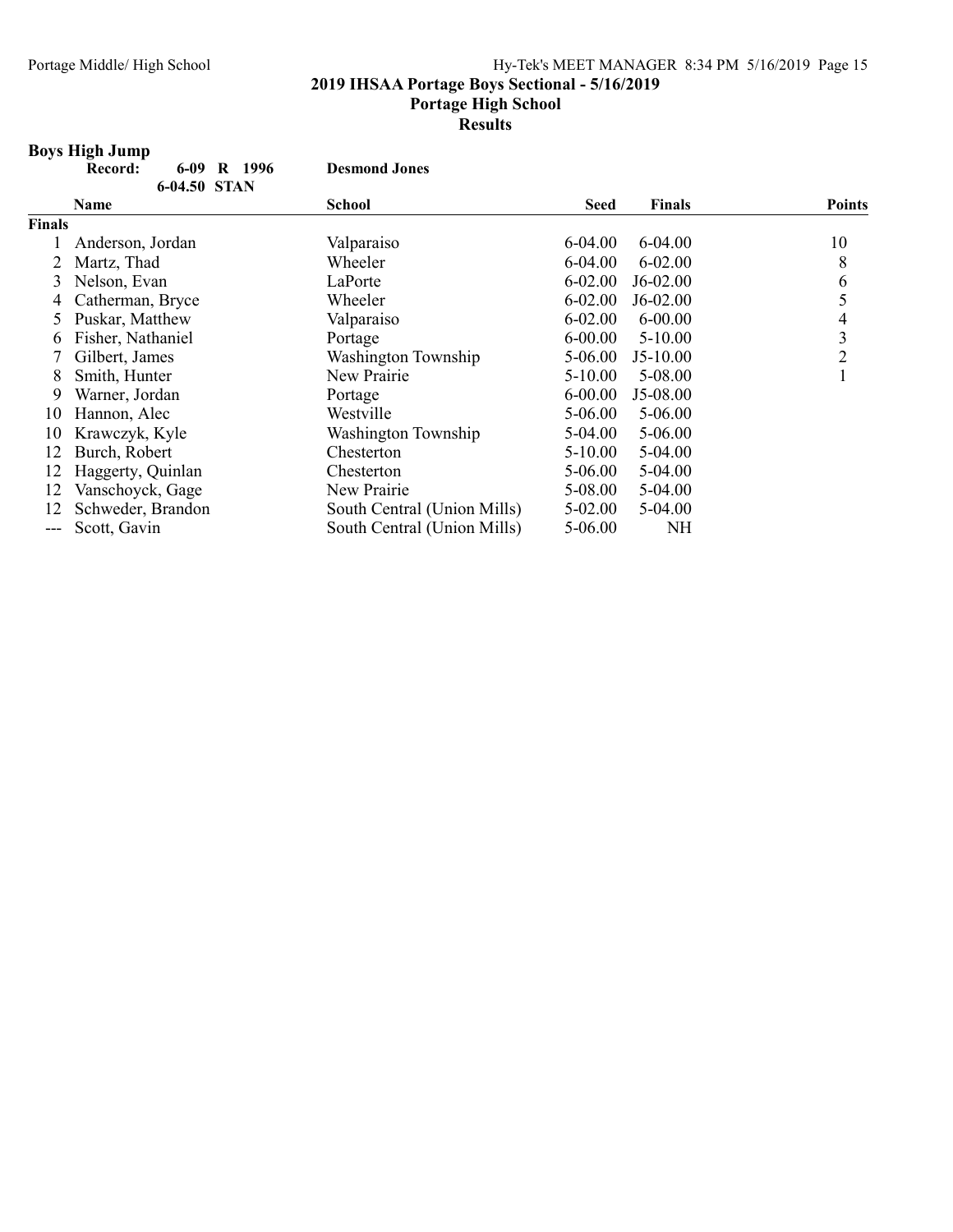#### 2019 IHSAA Portage Boys Sectional - 5/16/2019

#### Portage High School

Results

## Boys Pole Vault

|               | 15-06 R 2012<br>Record:       | <b>Justin Zosso</b>         |                     |               |               |
|---------------|-------------------------------|-----------------------------|---------------------|---------------|---------------|
|               | 14-04.00 STAN                 |                             |                     |               |               |
|               | <b>Name</b>                   | School                      | <b>Seed</b>         | <b>Finals</b> | <b>Points</b> |
| <b>Finals</b> |                               |                             |                     |               |               |
|               | Thomas, Dalton                | New Prairie                 | 13-06.00 13-04.00   |               | 10            |
|               | 2 O'Laughlin, Dan             | New Prairie                 | 12-06.00 12-00.00   |               | 8             |
|               | Raffin, Vince                 | Chesterton                  | $11-06.00$ 11-06.00 |               | 6             |
| 4             | Shepherd, Liam                | Valparaiso                  | 10-06.00 J11-06.00  |               |               |
|               | 5 Berdine, Chad               | Chesterton                  | $10 - 06.00$        | 10-06.00      | 4             |
| 6             | Hinz, Wyatt                   | South Central (Union Mills) | $9 - 00.00$         | $9 - 00.00$   | 3             |
|               | Merkel, Theodore              | LaPorte                     | 8-00.00             | 8-00.00       | ↑             |
|               | --- Cardenas-Villanueva, Saul | LaPorte                     | 8-00.00             | NH            |               |
| $---$         | Evans, Logan                  | Valparaiso                  | 12-06.00            | <b>NH</b>     |               |
| $---$         | Goetz, Blaine                 | Portage                     | 13-00.00            | NΗ            |               |
|               |                               |                             |                     |               |               |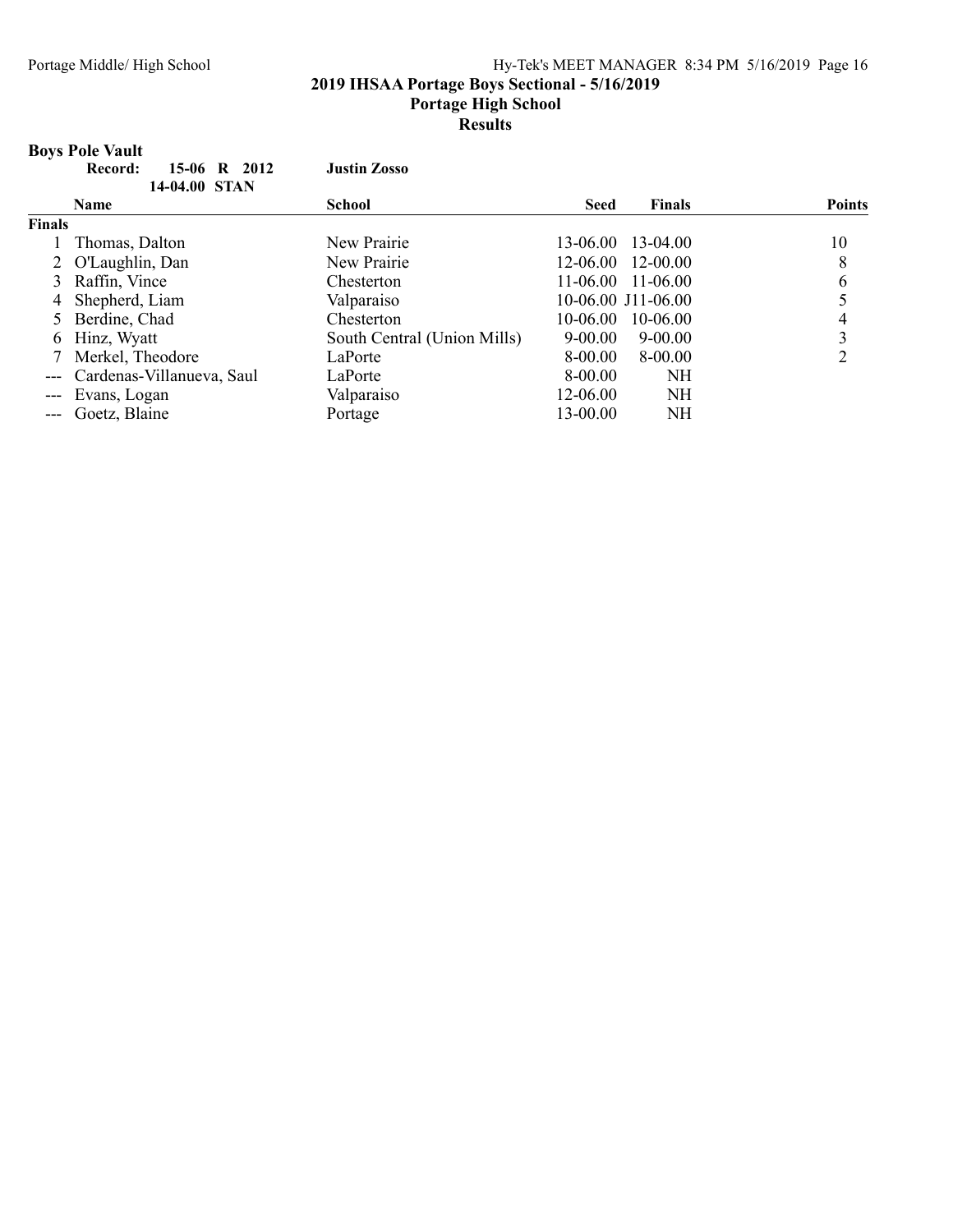#### 2019 IHSAA Portage Boys Sectional - 5/16/2019

#### Portage High School

Presults

#### Boys Long Jump

Record: 23-03.50 R 2001 Javan Lee, Michigan City 22-04.75 STAN

|        | Name               | <b>School</b>               | <b>Seed</b> | <b>Finals</b> |                | <b>Points</b>  |
|--------|--------------------|-----------------------------|-------------|---------------|----------------|----------------|
| Finals |                    |                             |             |               |                |                |
|        | Warchus, Zachary   | Portage                     | 21-07.00    | 21-03.00      |                | 10             |
|        | Rice, Joseph       | Michigan City               | 21-02.00    | 20-10.75      |                | 8              |
| 3      | Nicholson, Dimitri | Chesterton                  | 22-02.00    | 20-05.50      |                | 6              |
| 4      | Rufus, Kejuan      | Michigan City               | 21-01.50    | 20-02.50      |                | 5              |
|        | Catherman, Bryce   | Wheeler                     | 21-05.00    | 20-01.50      |                | 4              |
| b      | Evans, Riley       | Valparaiso                  | 19-05.50    | 19-09.00      | $\overline{2}$ | 3              |
|        | Graeber, Tyler     | New Prairie                 | 20-02.25    | 19-07.75      |                | $\overline{2}$ |
| 8      | Hill, Jaden        | Valparaiso                  | 19-11.50    | 19-05.50      |                | 1              |
| 9      | Graf, Austin       | Chesterton                  | 20-10.00    | 18-11.00      |                |                |
| 10     | Saulsgiver, Trey   | LaPorte                     | 20-06.50    | 18-10.00      |                |                |
| 11     | Passauer, Jake     | Wheeler                     | 19-02.00    | 18-06.50      | 2              |                |
| 12     | Krawczyk, Kyle     | Washington Township         | 19-01.75    | 18-04.50      | $\overline{2}$ |                |
| 13     | Siford, Robert     | New Prairie                 | 18-06.00    | 18-01.25      | $\overline{2}$ |                |
| 14     | Hannon, Alec       | Westville                   | 18-01.00    | 18-01.00      | $\overline{2}$ |                |
| 15     | Gilbert, James     | Washington Township         | 18-09.00    | 17-09.50      | $\overline{2}$ |                |
| 16     | Hannon, Jaron      | Westville                   | 16-08.00    | 17-07.50      | $\overline{2}$ |                |
| 17     | Scott, Gavin       | South Central (Union Mills) | 17-06.00    | 17-00.50      | $\overline{2}$ |                |
| 18     | Hill, Piere        | Portage                     | 20-07.50    | 15-11.50      |                |                |
| 19     | Novak, Matt        | South Central (Union Mills) | 17-00.00    | 15-05.25      | $\overline{2}$ |                |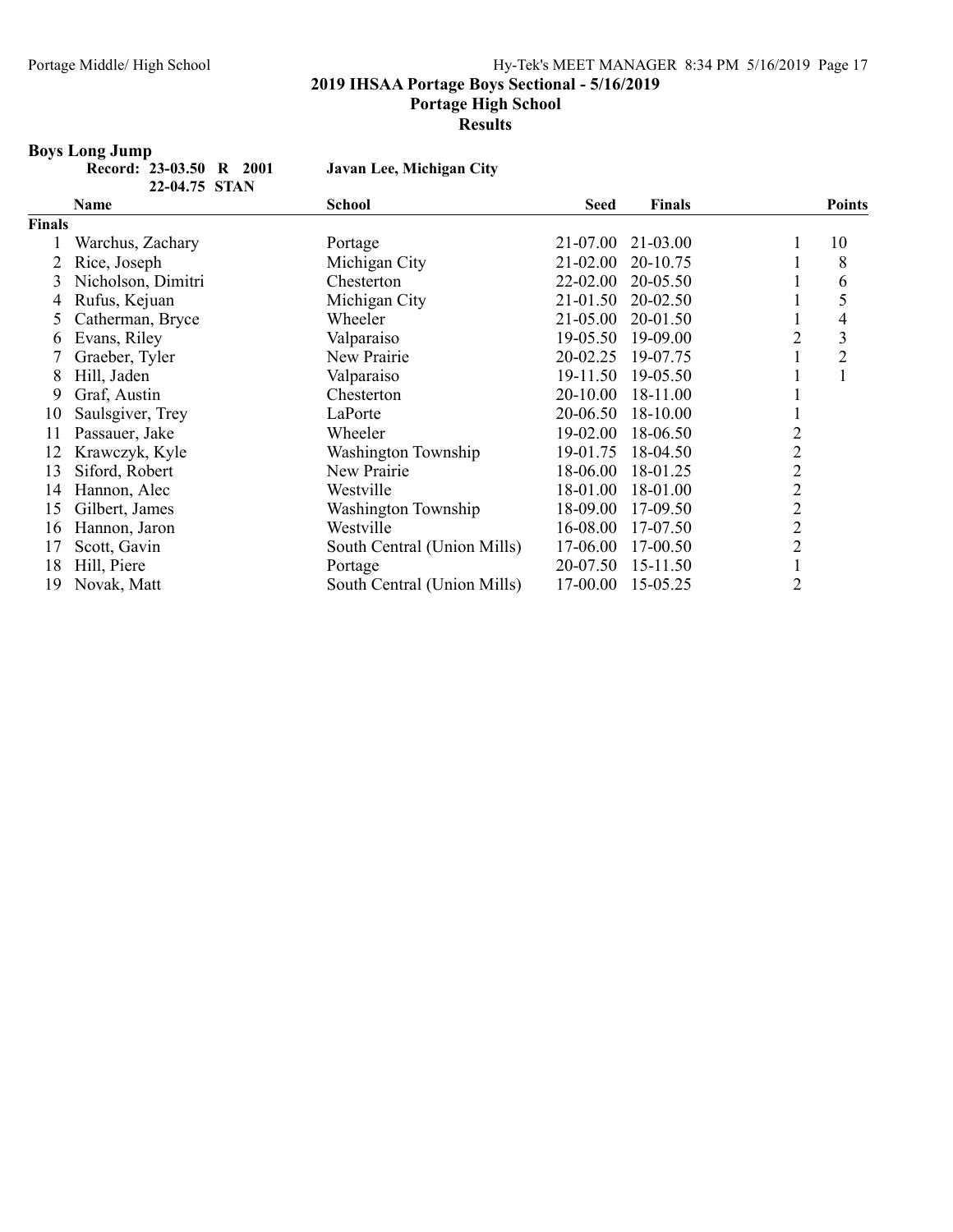#### 2019 IHSAA Portage Boys Sectional - 5/16/2019

#### Portage High School

Presults

# Boys Shot Put

| rd: | 65-02 R 1987  |  |
|-----|---------------|--|
|     | 53-05.50 STAN |  |

Dave Smith, Portage

|        | Name               | <b>School</b>               | <b>Seed</b>  | <b>Finals</b> |             |                | <b>Points</b>  |
|--------|--------------------|-----------------------------|--------------|---------------|-------------|----------------|----------------|
| Finals |                    |                             |              |               |             |                |                |
|        | Stefanko, Ryan     | Michigan City               | 57-02.75     | 59-09.75      | <b>STAN</b> | 2              | 10             |
|        | English, Brandon   | Portage                     | 55-03.50     | 53-05.00      |             | $\overline{2}$ | 8              |
| 3      | Bernth, Charles    | Chesterton                  | 50-07.00     | 49-10.00      |             | $\overline{2}$ | 6              |
| 4      | Wozniak, Justin    | Michigan City               | 48-10.25     | 49-06.00      |             | $\overline{2}$ | 5              |
| 5      | Boniface, Broc     | New Prairie                 | 46-03.00     | 47-04.50      |             | $\overline{2}$ | 4              |
| 6      | Smith, Jesse       | Wheeler                     | 44-03.75     | 46-09.00      |             | $\overline{2}$ | 3              |
|        | Craft, Jarred      | Valparaiso                  | 45-04.50     | 46-05.00      |             | $\overline{2}$ | $\overline{2}$ |
| 8      | Brys, Zach         | Washington Township         | 49-05.75     | 46-03.25      |             | $\overline{2}$ |                |
| 9      | Fleming, Jackson   | Chesterton                  | 48-00.00     | 45-06.75      |             | $\overline{2}$ |                |
| 10     | Morales, Humberto  | Portage                     | 46-10.00     | 44-09.50      |             | $\overline{2}$ |                |
| 11     | Smith, Hunter      | New Prairie                 | 42-00.00     | 43-08.50      |             |                |                |
| 12     | Lewis, Alexander   | LaPorte                     | 43-07.50     | 42-11.75      |             |                |                |
| 13     | Jackson, Alexander | Valparaiso                  | 43-08.75     | 42-01.75      |             |                |                |
| 14     | Steinhiser, Jorden | LaPorte                     | $41 - 05.50$ | 40-06.50      |             |                |                |
| 15     | Evensen, Blaise    | Wheeler                     | 31-07.00     | 35-02.25      |             |                |                |
| 16     | Biggerstaff, Gavin | Washington Township         | 33-06.50     | 34-09.00      |             |                |                |
| 17     | Notaro, Logan      | South Central (Union Mills) | 33-01.00     | 31-08.75      |             |                |                |
| 18     | Santos, Emanuel    | Westville                   | 27-11.00     | 30-02.50      |             |                |                |
| 19     | Beschinski, Lucas  | South Central (Union Mills) | 30-03.00     | 27-08.00      |             |                |                |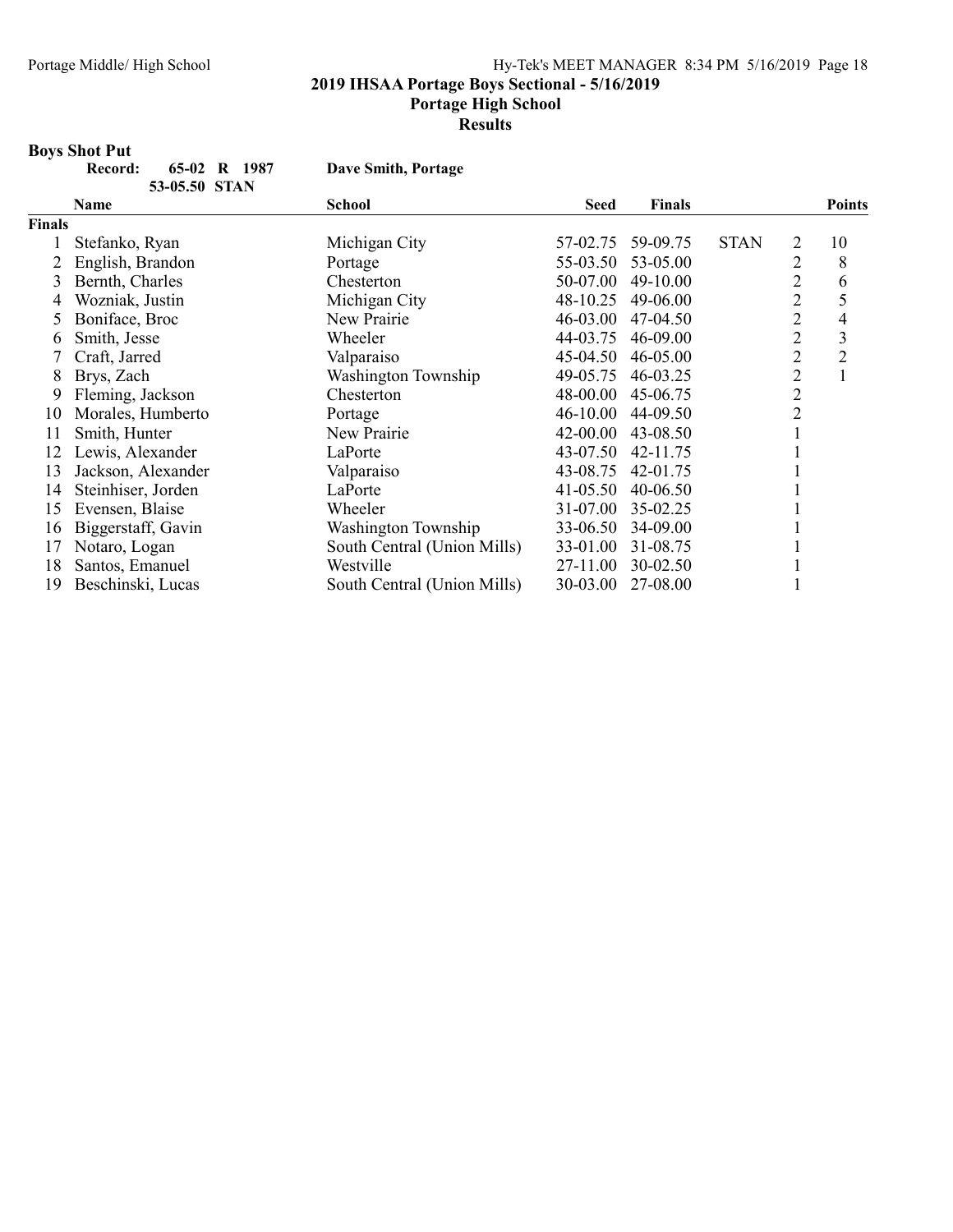#### 2019 IHSAA Portage Boys Sectional - 5/16/2019

#### Portage High School

Presults

# **Boys Discus Throw<br>Record:** 19

| ord: | 192-03 R 1987 |  |
|------|---------------|--|
|      | 159-10 STAN   |  |

Dave Smith, Portage

|               | 177-19 JIIN        |                             |             |                  |             |                |                |
|---------------|--------------------|-----------------------------|-------------|------------------|-------------|----------------|----------------|
|               | Name               | <b>School</b>               | <b>Seed</b> | <b>Finals</b>    |             |                | <b>Points</b>  |
| <b>Finals</b> |                    |                             |             |                  |             |                |                |
|               | Wozniak, Justin    | Michigan City               |             | 173-02 160-01.00 | <b>STAN</b> | 2              | 10             |
|               | Parrett, Aaron     | Portage                     |             | 152-02 153-02.00 |             | 2              | 8              |
| 3             | Stefanko, Ryan     | Michigan City               |             | 138-10 146-05.00 |             | 2              | 6              |
| 4             | Bernth, Charles    | Chesterton                  |             | 142-06 138-00.00 |             | $\overline{2}$ | 5              |
|               | Morales, Humberto  | Portage                     |             | 137-02 137-06.00 |             | 2              | 4              |
| 6             | Smith, Hunter      | New Prairie                 |             | 141-00 130-07.00 |             | $\overline{2}$ | 3              |
|               | Brys, Zach         | Washington Township         |             | 135-09 127-06.00 |             | 2              | $\overline{2}$ |
| 8             | Rose, Dylan        | New Prairie                 |             | 120-00 126-00.00 |             |                |                |
| 9             | Malony, James      | LaPorte                     |             | 115-04 124-05.00 |             |                |                |
| 10            | Hofer, John        | Valparaiso                  |             | 128-03 121-08.00 |             |                |                |
| 11            | Biggerstaff, Gavin | Washington Township         |             | 100-00 110-04.00 |             |                |                |
| 12            | Simatovich, Dane   | Wheeler                     |             | 112-01 100-05.00 |             |                |                |
| 13            | Lewis, Chase       | LaPorte                     | 125-07      | 99-04.00         |             |                |                |
| 14            | Jones, Conner      | Chesterton                  | 126-02      | 98-03.00         |             |                |                |
| 15            | Craft, Jarred      | Valparaiso                  | 130-05      | 95-03.00         |             | 2              |                |
| 16            | Smith, Jesse       | Wheeler                     | 109-07      | 83-10.00         |             |                |                |
| 17            | Thomas, Russell    | South Central (Union Mills) | 84-05       | 76-09.00         |             |                |                |
| 18            | Santos, Emanuel    | Westville                   | 18-06       | 71-05.00         |             |                |                |
| 19            | Notaro, Logan      | South Central (Union Mills) | 86-07       | 68-02.00         |             |                |                |